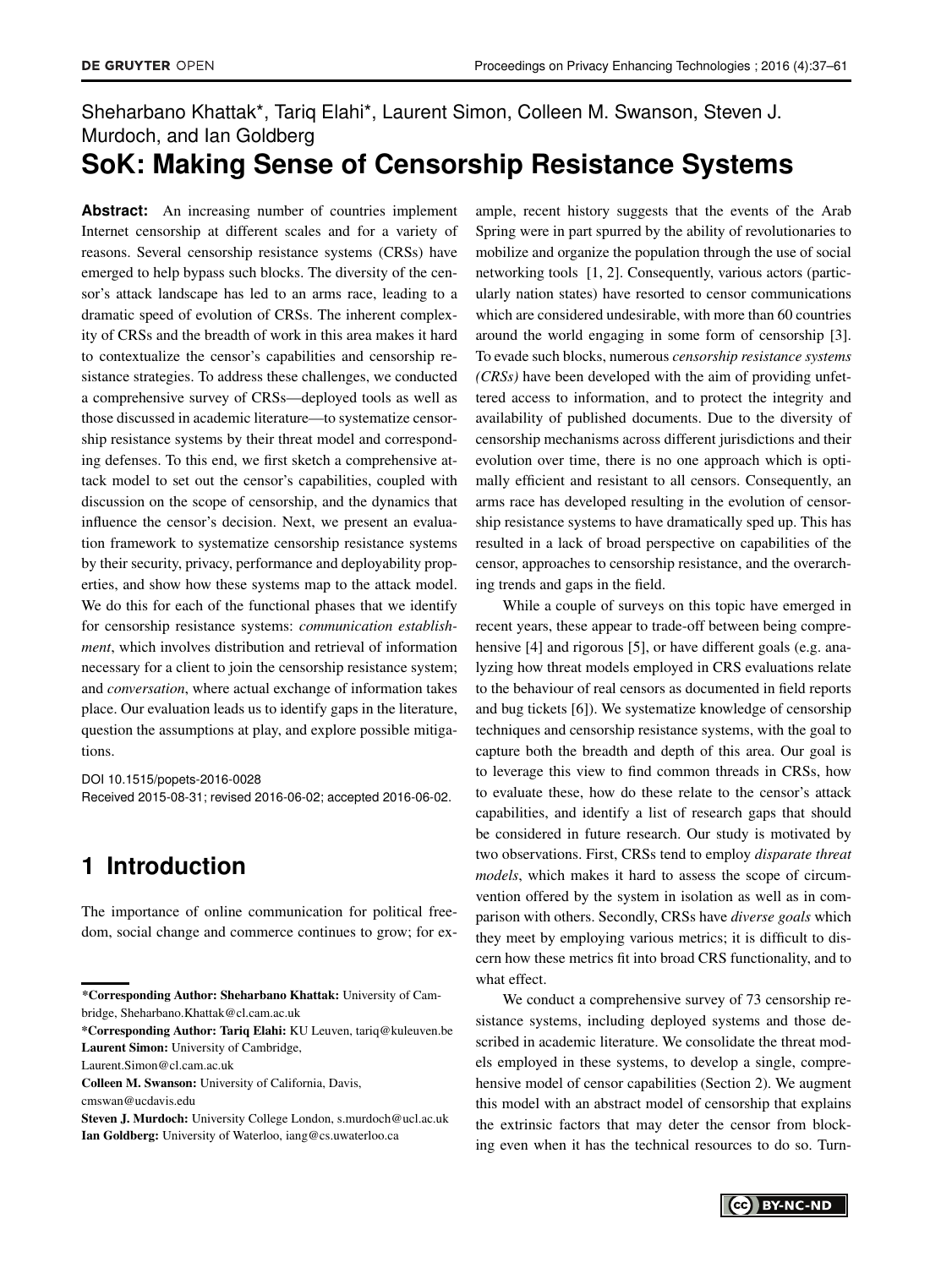ing to censorship resistance, we first define a censorship resistance system as full-blown software involving interaction between various components, and having two-step functionality (Section [3\)](#page-5-0). Next from our survey of CRSs, we extract CRS schemes based on recurring themes and underlying concepts. We then establish a set of definitions to describe CRSs in terms of their security, privacy, performance and deployability properties (Section [4\)](#page-6-0). Finally, we apply this framework to evaluate CRS schemes by their functional phases, and discuss strengths and limitations of various schemes (Sections [5](#page-9-0) and [6\)](#page-13-0). We conclude by laying out a set of overarching research gaps and challenges to inform future efforts (Section [7\)](#page-16-0). To summarize our key contributions, we (*i*) present a comprehensive censorship attack model; (*ii*) provide a definition of a censorship resistance system in terms of its components and functionality; (*iii*) establish a CRS evaluation framework based on a common set of well-defined security, privacy, performance and deployability properties; (*iv*) identify broad schemes of censorship resistance that succinctly represent the underlying concepts; (*v*) conduct comparative evaluation of censorship resistance schemes; and (*vi*) discuss research gaps and challenges for the community to consider in future research endeavours.

## **2 Internet Censorship**

A censorship resistance systems (CRS) is meant for information exchange between a user and a publisher that are connected by a communication channel in the face of a censor who actively attempts to prevent this communication. A censor's goal is to disrupt information exchange over a target system, by attacking the information itself (through corruption, insertion of false information, deletion or modification), or by impairing access to, or publication of, information (Figure [1\)](#page-1-0).

### **2.1 Censorship Distinguishers**

A censor's decision is aided by *distinguishers* which are composed of feature and value pairs. A *feature* is an attribute, such as an IP address, protocol signature, or packet size distribution, with an associated *value* that can be a singleton, list, or a range. In general, values are specified by a distribution on the set of all possible values that the feature can take. Where this distribution is sufficiently unique, feature-value pairs can be used as a distinguisher to detect prohibited activities. For example, a prevalence of 586-byte packet lengths forms a distinguisher the censor can utilize to identify Tor traffic.

Distinguishers are high- or low-quality depending on if they admit low or high error rates, respectively. Furthermore,

<span id="page-1-0"></span>

Fig. 1. A system meant for information exchange involves a *user* that retrieves *information* from a *publisher* over a link that connects the two. The censor's goal is to disrupt information exchange either by corrupting it, or by hindering its access or publication (indicated by red crosses in the figure).

they can be low- or high-cost depending on if small or large amounts of resources are required to utilize them. For the censor, high-quality, low-cost distinguishers are ideal. The primary source of distinguishers is network traffic between the user and publisher, where feature-value pairs may correspond to headers and payloads of protocols at various network layers, e.g. source and destination addresses in IP headers, or destination ports and sequence numbers in the TCP header, or TLS record content type in the TLS header. Packet payloads, if unencrypted, can also reveal forbidden keywords; the censor may act on such distinguishers without fear of collateral damage since there is little uncertainty about the labelling of these flows. Additionally, the censor can use the distinguishers discussed above to develop models of allowed traffic, and disrupt flows that deviate from normal. The censor can also collect traffic statistics to determine distinguishers based on flow characteristics, such as packet length and timing distributions.

### **2.2 Scope of Censorship**

Censors vary widely with respect to their motivation, effectiveness, and technical sophistication. A wide range of entities, from individuals to corporations to state-level actors, may function as a censor. The extent to which a censor can effectively disrupt a system is a consequence of that censor's resources and constraints. In particular, the censor's technical resources, capabilities, and goals are informed by its *sphere of influence* and *sphere of visibility*. The sphere of influence is the degree of *active* control the censor has over the flow of information and behaviour of individuals and/or larger entities. The sphere of visibility is the degree of *passive* visibility a censor has over the flow of information on its own networks and those of other operators.

The spheres of influence and visibility are dictated by *physical*, *political*, or *economic* dynamics. Limitations due to geography are an example of physical constraints, while relevant legal doctrine, or international agreements and under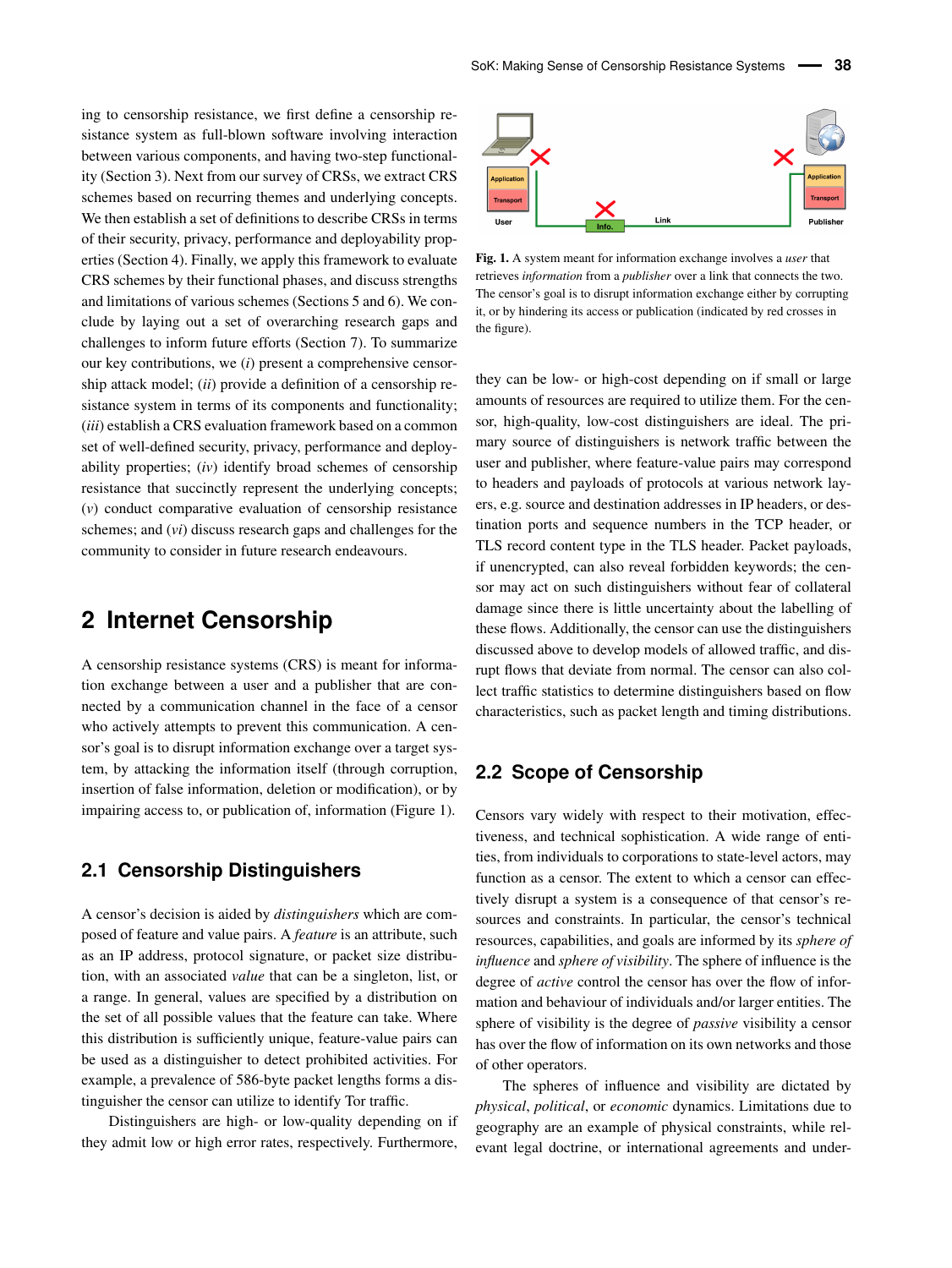standings, which may limit the types of behaviour in which a censor is legally allowed or willing to engage, are examples of political limitations. Economic constraints assume the censor operates within some specified budget which affects the technical sophistication and accuracy of the censorship apparatus it can field.

<span id="page-2-0"></span>

Fig. 2. Censorship apparatus model. The classifier takes as inputs the set of network traffic to be analyzed,  $\mathcal{T}$ , and the set of distinguishers,  $\mathcal{D}$ , and outputs a set  $O$  of traffic labels and the associated FNR and FPR, denoted by  $Q$ . The cost function takes as inputs  $Q$ , together with the censor's tolerance for collateral damage (FPR) and information leakage (FNR), denoted by  $A$  and  $B$ , respectively, and outputs a utility function,  $U. B$ , and  $Q.$  The decision function takes  $O$  and  $U$  as inputs and outputs a response R.

#### <span id="page-2-1"></span>**2.3 An Abstract Model of Censorship**

At an abstract level, the censorship apparatus is composed of classifier and cost functions that feed into a decision function (Figure [2\)](#page-2-0). Censorship activity can be categorized into two distinct phases: *fingerprinting*, and *direct censorship*.

In the first phase (fingerprinting), the censor identifies and then uses a set of distinguishers  $D$  that can be used to flag prohibited network activity. For example, the censor may employ regular expressions to detect flows corresponding to a blocked publisher. The classifier takes  $D$  and the set of network traffic to be analyzed,  $\mathcal{T}$ , as inputs, and outputs offending traffic flows within some acceptable margin of error due to misclassification. The censor's error rates are the *information leakage*, or *false negative rate (FNR)*, which is the rate at which offending traffic is mislabeled as legitimate, and the *false positive rate (FPR)*, which is the rate at which legitimate traffic is mislabeled as offending, thus causing *collateral damage*. We assume that the censor wants to minimize the FNR and FPR within its given set of constraints.

In the second phase (direct censorship), the censor responds to flagged network flows, relying on a utility function that accounts for the censor's costs and tolerance for errors. For example, the censor may choose to block flagged network flows by sending TCP reset packets to both the user and publisher to force the connection to terminate.

### <span id="page-2-2"></span>**2.4 Censor's Attack Model**

We now outline the attack surface available to the censor (illustrated in Figure [3\)](#page-3-0). This model expands the concepts of fingerprinting and direct censorship from the abstract model of censorship described in Section [2.3,](#page-2-1) grouping censorship activities by where these take place (user, publisher, or the link that connects these). Our attack model (and later systematization in Section [4\)](#page-6-0) is based on survey of 73 censorship resistance systems, including deployed tools and academic papers: we consolidated the threat models sketched in all the surveyed systems to a single attack model described below.

#### **2.4.1 Fingerprinting**

Fingerprint Destinations. A flow can be associated with a protocol based on distinguishers derived from the connection tuple. Destination port is a typical target of censorship (e.g. 80 for HTTP). Flows addressed to IP addresses, hosts and domain names known to be associated with a blocked system can be disrupted by implication. Flow fingerprinting of this kind can form part of a multi-stage censorship policy, possibly followed by a blocking step. Clayton examines the hybrid twostage censorship system CleanFeed deployed by British ISP, BT. In the first stage, it redirects suspicious traffic (based on destination IP and port) to an HTTP proxy. In the next stage, it performs content filtering on the redirected traffic and returns an error message if requested content is on the block list [\[7\]](#page-20-6).

Fingerprint Content. Flows can be fingerprinted by checking for the presence of protocol-specific strings, blacklisted keywords, domain names and HTTP hosts. A number of DPI boxes can perform regex-based traffic classification [\[8–](#page-20-7)[11\]](#page-20-8), however it remains unclear what are the true costs of performing deep packet inspection (DPI) at scale [\[12,](#page-20-9) [13\]](#page-20-10). Alternatively, flows can be fingerprinted based on some property of the content being carried. For example, if the censor does not allow encrypted content, it can use high entropy as a distinguisher to flag encrypted flows [\[14\]](#page-20-11).

Fingerprint Flow Properties. The censor can fingerprint a protocol by creating its statistical model based on flowbased distinguishers such as packet length, and timing-related features (inter-arrival times, burstiness etc.). Once a model has been derived, the censor can fingerprint flows based on their resemblance or deviation from this model [\[15,](#page-20-12) [16\]](#page-20-13). Wiley [\[17\]](#page-20-14) used Bayesian models created from sample traffic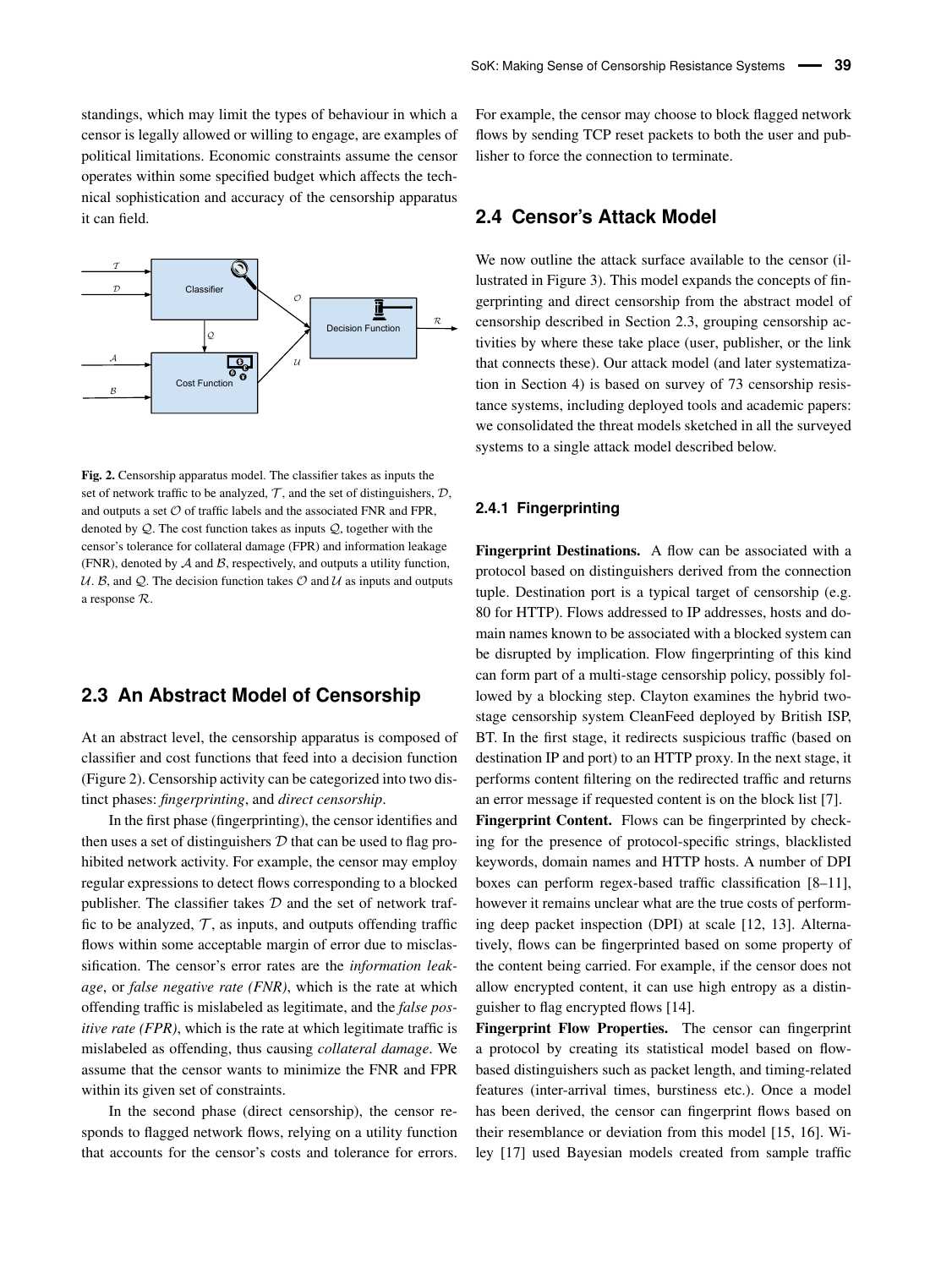<span id="page-3-0"></span>

Fig. 3. Censor's attack model, showing both direct censorship (information corruption, or disabling access or publication) and fingerprinting (to develop and improve features for direct censorship). This figure does not include the relatively intangible attacks of coercion, denial of service, and installation of censorship software on machines.

to fingerprint obfuscated protocols (Dust [\[18\]](#page-20-15), SSL and obfsopenssh [\[19\]](#page-20-16)) based on flow features, and found that across these protocols length and timing detectors achieved accuracy of 16% and 89% respectively over entire packet streams, while the entropy detector was 94% accurate using only the first packet. A host's transport layer behavior (e.g. the number of outgoing connections) can be used for application classification. Flow properties can also be used to fingerprint the website a user is visiting even if the flow is encrypted [\[20](#page-20-17)[–23\]](#page-20-18).

Fingerprint Protocol Semantics. The censor can fingerprint flows based on protocol behaviour triggered through different kinds of active manipulation, i.e. by dropping, injecting, modifying and delaying packets. The censor's goal is to leverage knowledge of a protocol's semantic properties to elicit behaviour of a known protocol. Alternatively, a censor can perform several fingerprinting cycles to elicit the information on which to base subsequent blocking decision. In 2011, Wilde [\[24\]](#page-20-19) investigated how China blocked Tor bridges and found that unpublished Tor bridges are first scanned and then blocked by the Great Firewall of China (GFW). Wilde's analysis showed that bridges were blocked in the following fashion: (*i*) When a Tor client within China connects to a Tor bridge or relay, GFW's DPI box flags the flow as a potential Tor flow, (*ii*) random Chinese IP addresses then connect to the bridge and try to establish a Tor connection; if it succeeds, the bridge IP/port combination is blocked.

#### **2.4.2 Direct Censorship**

User Side Censorship. The censor can directly or discretely (facilitated by malware or insider attacks) install *censorship software* on user's machine. This software can then disrupt user's access to information in various ways, for example by disallowing unapproved software installation, disrupting functionality of Internet searches by returning pruned results, and displaying warnings to the user to dissuade them from attempting to seek, distribute, or use censored content. This kind of censorship may lead to corruption of information as well as access disruption. China's Green Dam, a filtering software product purported to prevent children from harmful Internet content, was mandated to be installed on all new Chinese computers in 2009 [\[25\]](#page-20-20). The software was found to be far more intrusive than officially portrayed, blocking access to a large blacklist of websites in diverse categories, and monitored and disrupted operation of various programs if found to be engaging in censored activity. TOM-Skype, a joint venture between a Chinese telephony company TOM Online and Skype Limited, is a Voice-over-IP (VoIP) chat client program that uses a list of keywords to censor chat messages in either direction [\[26\]](#page-20-21).

The censor can *coerce* users trying to access blocked content. The censor can set up malicious resources, such as proxy nodes or fraudulent documents that counteract the publisher's goals, to attract unwary users. For example, adversarial guard relays are known to exist on the Tor network and can be used to compromise Tor's client-destination unlinkability property. See Elahi *et al.* [\[27\]](#page-20-22) and several follow-on works [\[28](#page-20-23)[–30\]](#page-20-24) for an in-depth analysis. China regularly regulates the online expression of its citizens, using an army of thousands of workers to monitor all forms of public communication and to identify dissidents [\[31\]](#page-20-25), who may then be targeted for punishment [\[32\]](#page-20-26). Publisher Side Censorship. The censor can install *censorship software* on the publisher or employ a manual censorship process to corrupt the information being published or disrupt the publication process. A number of studies investigate Chinese government's censorship of posts on the na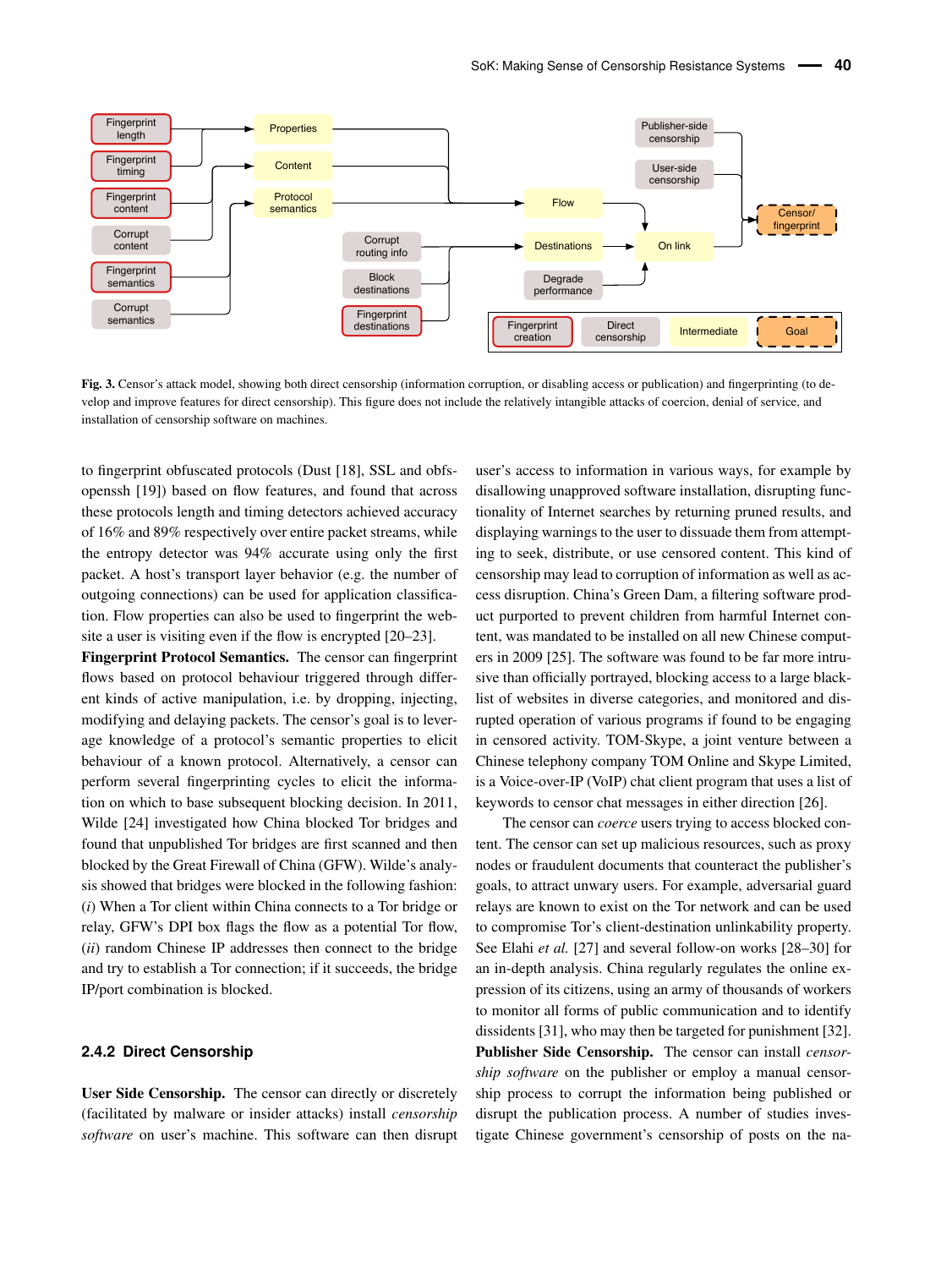tional microblogging site Sina Weibo. Bamman *et al.* analyze three months of Weibo data and find that 16% of politicallydriven content is deleted [\[33\]](#page-20-27). Zhu *et al.* note that Weibo's user-generated content is mainly removed during the hour following the post with about 30% of removals occurring within 30 minutes and about 90% within 24 hours [\[34\]](#page-20-28). Another study observes posts from politically active Weibo users over 44 days and finds that censorship varies across topics, with the highest deletion rate culminating at 82%. They further note the use of *morphs*–adapted variants of words to avoid keyword-based censorship. Weiboscope, a data collection, image aggregation and visualization tool, makes censored Sina Weibo posts by a set of Chinese microbloggers publicly available [\[35\]](#page-21-0).

Within its sphere of influence the censor can use legal or extralegal *coercion* to shut down a publisher. History shows that this can been successful, e.g., a popular anonymous email service was pressured by the U.S. government to reveal users' private information [\[36\]](#page-21-1). The censor can coerce publishers, e.g. through threats of imprisonment, into retracting publications and otherwise chill their speech.

For destinations outside the censor's sphere of influence, the censor can mount a network attack, e.g., China launched an effective *distributed denial of service attack (DDoS)* against Github, to target censorship resistance content hosted there [\[37\]](#page-21-2). Other attacks based on infiltration of resource pools can cause similar denial of service.

Degrade Performance. The censor can manipulate characteristics of the link between the user and publisher, for example by introducing delays, low connection time-out values and other constraints. These techniques are especially useful if the censor does not have reliable distinguishers, and can be very effective if the target CRS traffic is brittle and not resilient to errors, but legitimate traffic is not similarly degraded. Compared to more drastic measures like severing network flows, degradation is a soft form of censorship that diminishes access to information while at the same time affording deniability to the censor.

Anderson uses a set of diagnostics data (such as network congestion, packet loss, latency) to study the use of throttling of Internet connectivity in Iran between January 2010 and 2013 [\[38\]](#page-21-3). He uncovers two extended periods with a 77% and 69% decrease in download throughput respectively; as well as eight to nine shorter periods. These often coincide with holidays, protest events, international political turmoils and important anniversaries, and are sometimes corroborated by overt filtering of online services or jamming of international broadcast television.

Block Destinations. Censorship can leverage distinguishers pertaining to a connection tuple (source IP address, source port, destination IP address and destination port), or hosts and domain names to disable information access or publication. The block can continue for a short period of time to create a chilling effect and encourage self-censorship on part of the users. One study notes that the Great Firewall of China (GFW) blocks communication from a user's IP address to a destination IP address and port combination for 90 seconds after observing 'objectionable' activity over that flow [\[39\]](#page-21-4). GFW has been reported to drop packets originating from Tor bridges based on both source IP address and source port to minimize collateral damage [\[40\]](#page-21-5).

Corrupt Routing Information. The censor can disrupt access by corrupting information that helps in finding destinations on the Internet. This can be done by changing routing entries on an intermediate censor-controlled router, or by manipulating information that supports the routing process, e.g. BGP hijacking and DNS manipulation. Border Gateway Protocol (BGP) is the de facto protocol for inter-AS routing. The censor can block a network's connectivity to the Internet by withdrawing previously advertised network prefixes or re-advertising them with different properties (rogue BGP route advertisements). A number of countries have attempted to effect complete or partial Internet outages in recent years by withdrawing their networks in the Internet's global routing table (Egypt [\[41\]](#page-21-6), Libya [\[42\]](#page-21-7), Sudan [\[43\]](#page-21-8), Myanmar [\[44\]](#page-21-9)). DNS is another vital service that maps names given to different Internet resources to IP addresses. The hierarchical distributed nature of DNS makes it vulnerable to censorship. Typical forms of DNS manipulation involve redirecting DNS queries for blacklisted domain names to a censor-controlled IP address (DNS redirection or poisoning), a non-existent IP address (DNS blackholing) or by simply dropping DNS responses for blacklisted domains. China's injection of forged DNS responses to queries for blocked domain names is well known, and causes large scale collateral damage by applying the same censorship policy to outside traffic that traverses Chinese links [\[45\]](#page-21-10).

Corrupt Flow Content. The censor can compromise information or disrupt access by corrupting transport layer payload of a flow. For example, a censor can inject HTTP 404 Not Found message in response to requests for censored content and drop the original response, or modify HTML page in the body of an HTTP response.

Corrupt Protocol Semantics. The censor can corrupt information or disrupt access by manipulating protocol semantics. A censor can leverage knowledge of protocol specification to induce disruption on a flow (for example, injecting forged TCP reset packets into a flow will cause both endpoints to tear down the connection).

Having gained understanding of various aspects of censorship, in the next section we turn to censorship resistance systems (CRSs). Note that there is not much that a CRS can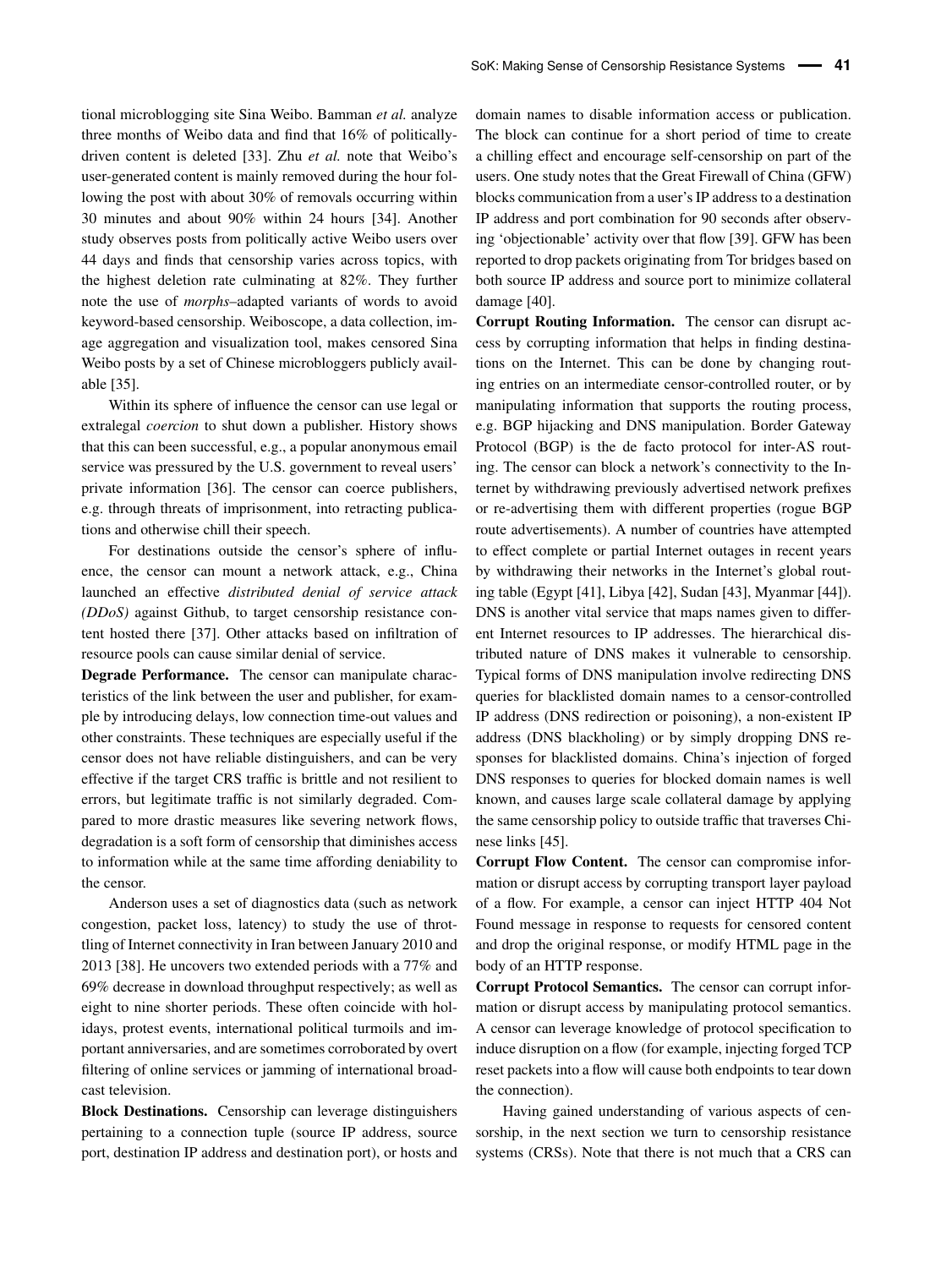offer in terms of block evasion if the censor has installed malicious software on user or publisher machines. We therefore consider these attacks out-of-scope, and do not discuss these through the rest of this paper.

## <span id="page-5-0"></span>**3 Censorship Resistance**

A censorship resistance system (CRS) thwarts the censor's attempts to corrupt information, or its access or publication. The CRS achieves this goal by overcoming the censor's sphere of influence and sphere of visibility while maintaining an acceptable level of security and performance for its clients. CRS users include whistleblowers, content publishers, citizens wishing to organize, and many more, and any one CRS may be employed simultaneously for multiple *use cases*. Each use case may require different properties of the CRS. For example, a whistleblower needs to have their identity protected and be able to get their message to an outsider without raising suspicions that this is occurring; a content publisher wants that no amount of coercion, of themselves or the hosts of their content, could impact the availability of their content; and citizens wishing to organize would want unblockable access to their self-organization tool.

## **3.1 Censorship Resistance Systems: Components and Functionality**

A censorship resistance system is full-blown software that involves interaction between various components to achieve unblockable communication between user and publisher (Figure [4\)](#page-6-1). The user first installs the *CRS client* software on her machine which provides the desired CRS functionality. At a high level, we can break down CRS functionality into two distinct phases: *Communication Establishment* and *Conversation*.

Communication Establishment. Communication Establishment includes various steps that the CRS client performs starting from obtaining CRS credentials from the *dissemination server* to be able to access and use the *CRS server*. The goal here is that legitimate CRS users should be able to learn CRS credentials easily, while the censor should not be able to harvest efficiently. Additionally, the communication exchanges between the CRS client, and the dissemination and CRS servers should be resistant to fingerprinting.

As a preliminary step, the user may employ an *out-ofband link* to gather bootstrapping information (such as a secret key or token). This step is not mandatory and only required by some systems. The out-of-band link is used to communicate CRS-operational secrets that are assumed to somehow arrive with absolute security with respect to the censor. The key is that there is a limitation inherent to the link that does not allow it to be used for primary CRS communications, which would also obviate the need to use a CRS in the first place. An example of such a link is a person from outside the censor's sphere of visibility bringing addresses of CRS proxies on a USB stick through the airport and hand delivering it to the user.

Next the CRS client uses the dissemination link to connect to the dissemination server to retrieve information about the CRS. Some of this information may be public, such as domain name mappings to IP addresses, routing information, and other general Internet communications details. CRS-specific information is usually also required, including addressing information of proxy servers or locations of censored content. In some cases, CRS-specific information is restricted to prevent the censor from learning or tampering with it. *CRS credentials* are requested and served over the dissemination link, which can take many forms, such as ordinary email to a publicly available address, a lookup requested by the CRS client to a directory serving a file, or an anonymized encrypted connection to a hidden database. Next the CRS client uses the information previously obtained to connect to the CRS server over the user-to-CRS link. Some systems may skip the connection between CRS client and dissemination server, and directly connect to the CRS server. The connection between the CRS client and the dissemination server, and that between the CRS client and the CRS server, can optionally be facilitated by various intermediate *participants*. Usually these are proxies that relay traffic between the CRS client, and the dissemination and CRS servers.

Conversation. In the Conversation phase, the CRS client has successfully connected to the CRS server and is ready to exchange information. The goal here is to frustrate the censor's attempts to block the user-to-CRS link or tamper with the information being carried, or fingerprint distinguishers to subsequently use for blocking. The CRS client connects to the CRS server, typically outside the censor's sphere of influence, which in turn connects to the publisher. The CRS server acts like a proxy that sits between the user and publisher, relaying traffic back and forth over an unblockable channel. The communication between the CRS client and CRS server can optionally be supported by CRS facilitator(s). The publisher is the covert page, person, or platform to which the CRS client ultimately wants access. Examples include a dissident blog (page), a video call with a friend (person), and tweeting about the location of the next anti-government rally on Twitter (platform). Alternatively, the publisher could also be the stepping stone to another blocked system. For example, a number of countries block Tor by blocking access to its entry relays (bridge nodes). Users in these countries often employ CRS to establish an unblockable connection with the bridge nodes,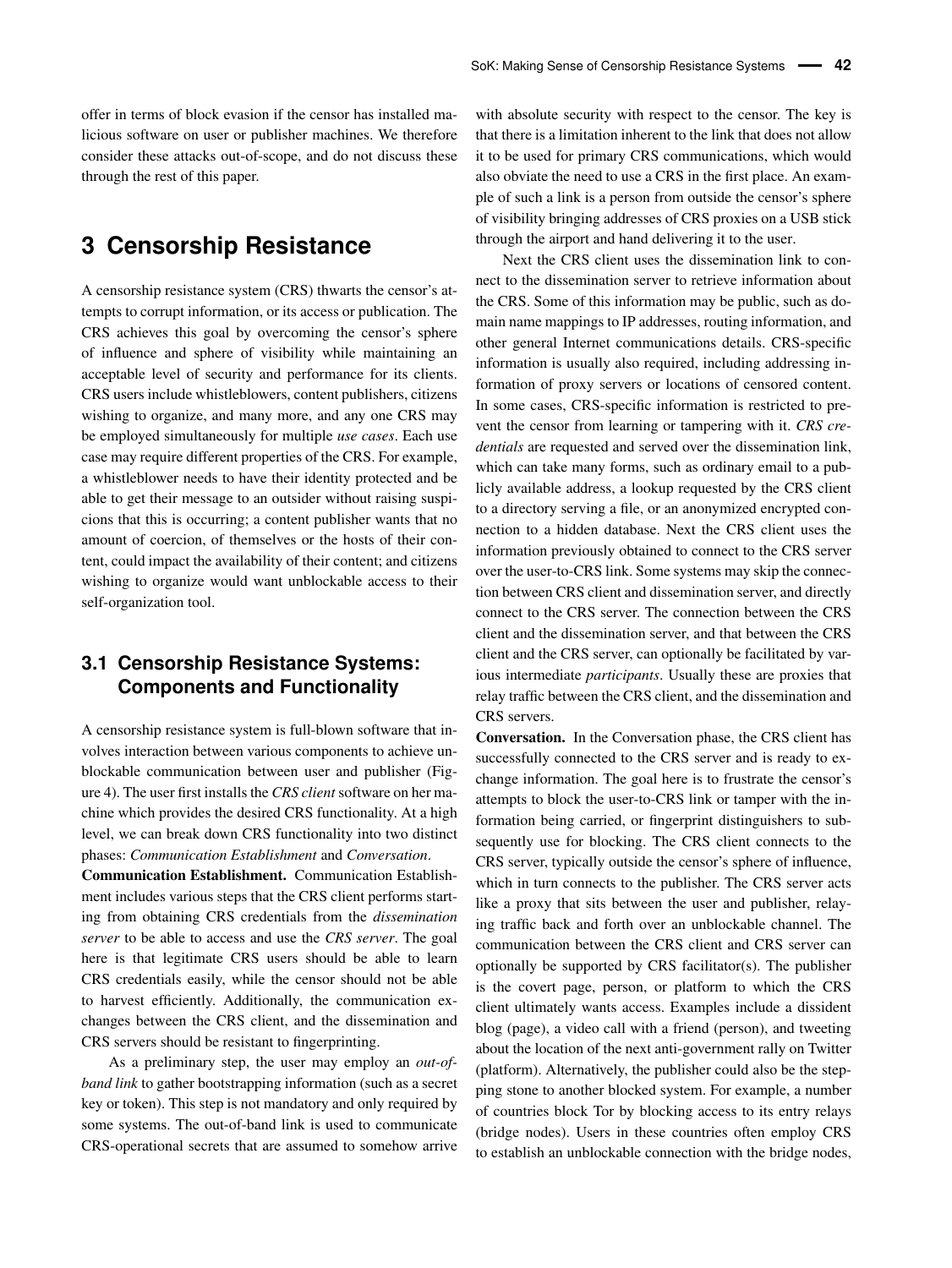<span id="page-6-1"></span>

Fig. 4. The Censorship Resistance System (CRS) provides users unfettered access to information despite censorship. It comprises of *CRS client* software installed on the user which obtains information (CRS credentials) about how to access the *CRS server* from *dissemination server* over the *dissemination link*. The CRS client then uses these credentials to connect to the CRS server over the *user-to-CRS link*. Optionally there could be one or more *CRS facilitators* on the dissemination link and the user-to-CRS link which support the CRS's operation. The CRS server connects to the publisher over the *CRS-to-publisher link*, effectively acting as a proxy that enables unblockable communication between the user and publisher. It is common for CRSs to handle the CRS-to-publisher link separately than the other two links due to different security and performance properties

and subsequently bootstrap into the Tor network. In this example, the bridge node is the publisher from the perspective of the CRS client.

It is common for CRSs to treat the dissemination link and the user-to-CRS link separately than the CRS-to-publisher link as these lend themselves to different design, implementation, and software distribution practices. Most CRSs provide circumvention on the user-to-CRS link due to its flashpoint status in the censorship arms race: censorship on this link is less intrusive and more convenient for the censor as most of the communication infrastructure is within its sphere of influence, and fingerprinting is more effective as bulk exchange of information takes place on this link. In contrast, being typically outside the censor's sphere of influence, the CRS-to-publisher link may simply provide access to the publisher, without offering any additional security properties and could be simply implemented as a HTTP or SOCKS proxy, or as a VPN. Alternatively, the CRS-to-publisher link may connect to an anonymity system like Tor [\[46\]](#page-21-11) to offer privacy properties in addition to unblockable access to information.

Example. To tie things together, we provide the example of a CRS, ScrambleSuit [\[47\]](#page-21-12), illustrating the phases of Communication Establishment and Conversation, and the interaction between various components. In the Communication Establishment phase in ScrambleSuit, the CRS client retrieves a shortlived ticket from the CRS over a low-bandwidth out-of-band channel. The CRS client redeems the ticket from the dissem-

ination server for mutual authentication. After successful authentication, the dissemination server gives the client a ticket for the next connection, so that the CRS client does not have to use the out-of-band channel to retrieve tickets for subsequent connections. The CRS client includes this ticket in its connection request to the CRS server. The CRS server only responds to a connection request if it contains a valid ticket, thus obfuscating its existence from the censor that probes (and subsequently fingerprints) IP addresses that run the CRS server. In the Conversation phase, the CRS client and CRS server transform their traffic into random-looking bytes to thwart contentbased fingerprinting, and remove flow fingerprints by randomizing packet lengths and flow timing.

## <span id="page-6-0"></span>**4 Systematization Methodology**

We now describe our methodology to evaluate censorship resistance systems. We conducted a comprehensive survey of CRSs–totalling 73 systems–both deployed and proposed in academic publications until February 2016. We selected academic publications that appeared in well-respected venues in security research, and for deployed tools we turned to references of the surveyed academic papers, and results of search on Google Scholar using relevant keywords. We include the full list of CRSs surveyed in Appendix [A.](#page-24-1)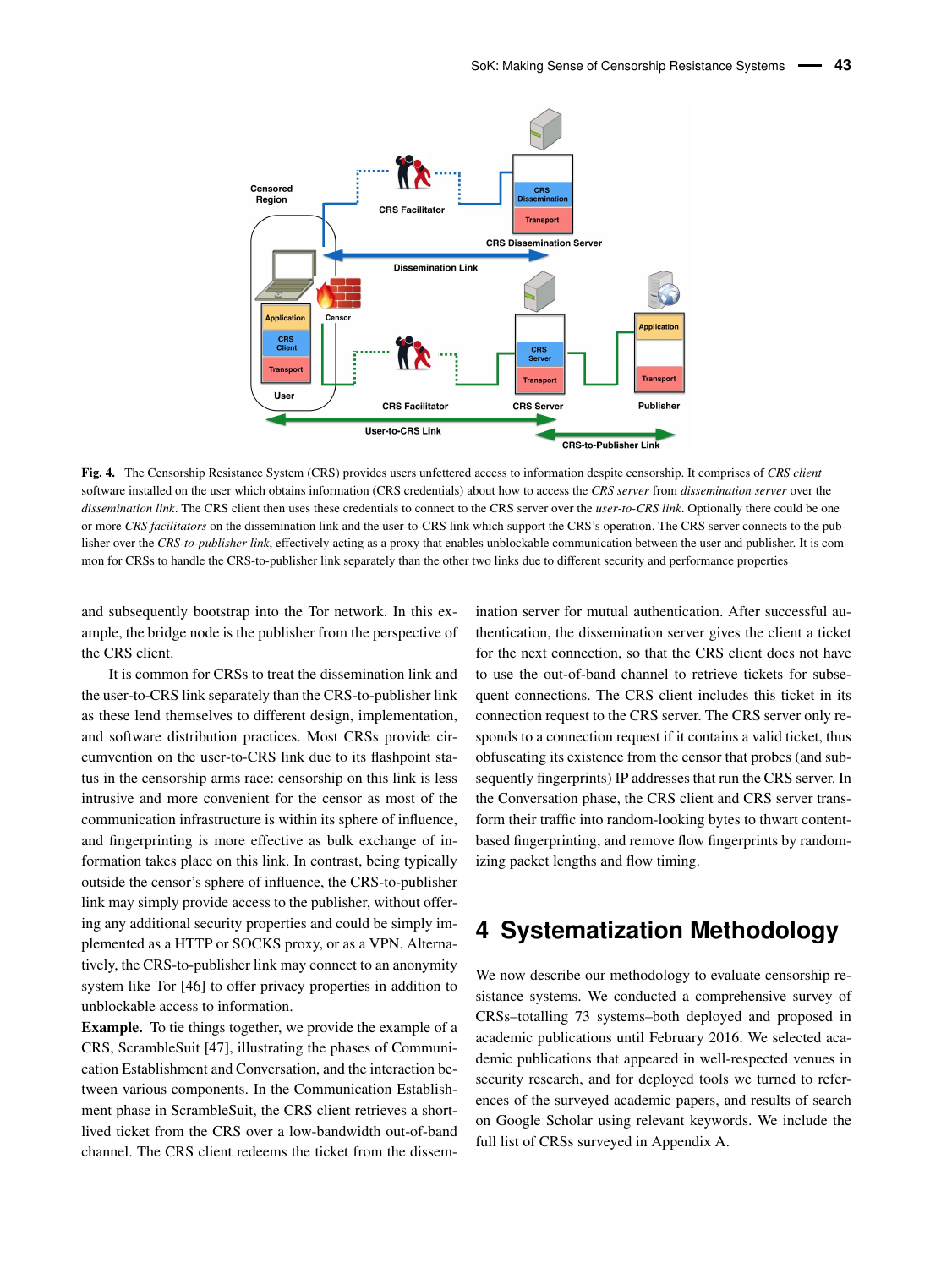Our evaluation of CRSs spans four dimensions: security, privacy, performance and deployability. We break down each of these dimensions into specific properties. As a large number of CRSs have emerged over the years, we base our evaluation on *schemes* representing recurring themes and underlying concepts in the censorship resistance landscape, instead of individual systems. We believe that evaluating CRSs by common schemes rather than individual systems is a useful abstraction to visualize their strengths, limitations and opportunities. Next we select a representative CRS from the group of all systems that employ the given strategy, and evaluate it along the four dimensions of security, privacy, performance and deployability. We note that our selection of the representative CRS is based on how well it captures the given strategy; a CRS may well employ multiple strategies in a layered design. It is possible that some properties of the representative CRS do not exclusively represent a given scheme; we indicate in our discussion where this is the case.

We apply the evaluation methodology sketched above to each of the two phases of CRS functionality, Communication Establishment and Conversation. While most properties along the dimensions of security, privacy, performance and deployability are common across both Communication Establishment and Conversation, we state where this is not the case. Our methodology may be described as a semi-structured approach to evaluation of censorship resistance systems. Most properties have binary values (*has*, *does not have*), while some also have an intermediate value (*partially has*).

The evaluation process involved all six authors, each acting as a domain expert, and included the following steps. (*i*) *Survey and categorization:* First, two groups of two authors studied all the 73 CRSs identified. This exercise generated two lists of common schemes for censorship resistance across all the CRSs surveyed, and a representative system for each of these schemes. The two lists were consolidated into one and then refined through discussion amongst the four contributing authors. (*ii*) *Developing evaluation framework:* Two authors developed the framework to evaluate CRSs, which was iteratively refined through discussion with the other two authors. (*iii*) *Evaluation:* Once the evaluation framework, CRS strategies and representative CRSs had been identified, one author evaluated all the representative systems, and then divided all the evaluated CRSs into three sets (where each set contained systems corresponding to a diverse mix of CRS strategies) and invited the other three authors to independently verify the evaluation of these systems. Differences in evaluation were resolved through iterative discussions and incorporated in the evaluation. (*iv*) Finally, to ensure inter-rater reliability the other two, thus far uninvolved, authors verified the soundness of the evaluation process and scores assigned.

Another important dimension of CRS evaluation alongside security, privacy, performance and deployability, is usability. In this paper, however, we restrict our scope to the first four of these and defer usability to future work. Usability evaluation of CRSs is not well understood, and forms an emerging research area.

## **4.1 Security Properties**

Censorship resistance systems incorporate a number of security properties; to prevent or slow the censor from learning high-quality distinguishers; to make it hard for the censor to distinguish CRS traffic from other, allowed network flows; and to ensure CRS availability even in the case of successful detection e.g. by taking advantage of the censor's resource limitations by raising the overall cost of processing network traffic. Unobservability. The censor cannot detect prohibited communication or the use of CRS itself based on content or flowbased signatures, or destinations associated with the CRS or those known to serve prohibited content. The following are three common techniques.

- Content Obfuscation: Communication exchanges between the CRS client and other CRS components do not contain unique static strings or string patterns that the censor can associate with prohibited material or the CRS itself.
- Flow Obfuscation: Communication exchanges between the CRS client and other CRS components do not contain unique stochastic patterns (such as packet sizes and timing) that the censor can associate with prohibited material or the CRS itself.
- Destination Obfuscation: The identity and network location (e.g. IP addresses, domain names and hosts) of the dissemination server, CRS server, and key facilitators is hidden.

Unblockability. The censor, even after having identified prohibited content or usage of the CRS, is either unable or unwilling to block communications, often due to collateral damage. Two common techniques follow:

- Outside Censor's Influence: This involves placing critical CRS components susceptible to attack beyond the censor's sphere of influence (and sometimes sphere of visibility). In this case, even if the censor can identify the CRS component as a target, the censor may still be unable to launch an effective attack.
- Increase Censor's Cost to Block: The censor's blocking decision depends on a number of factors, such as the accuracy of distinguishers, and blocking mechanism employed. In particular, the censor's policy must make con-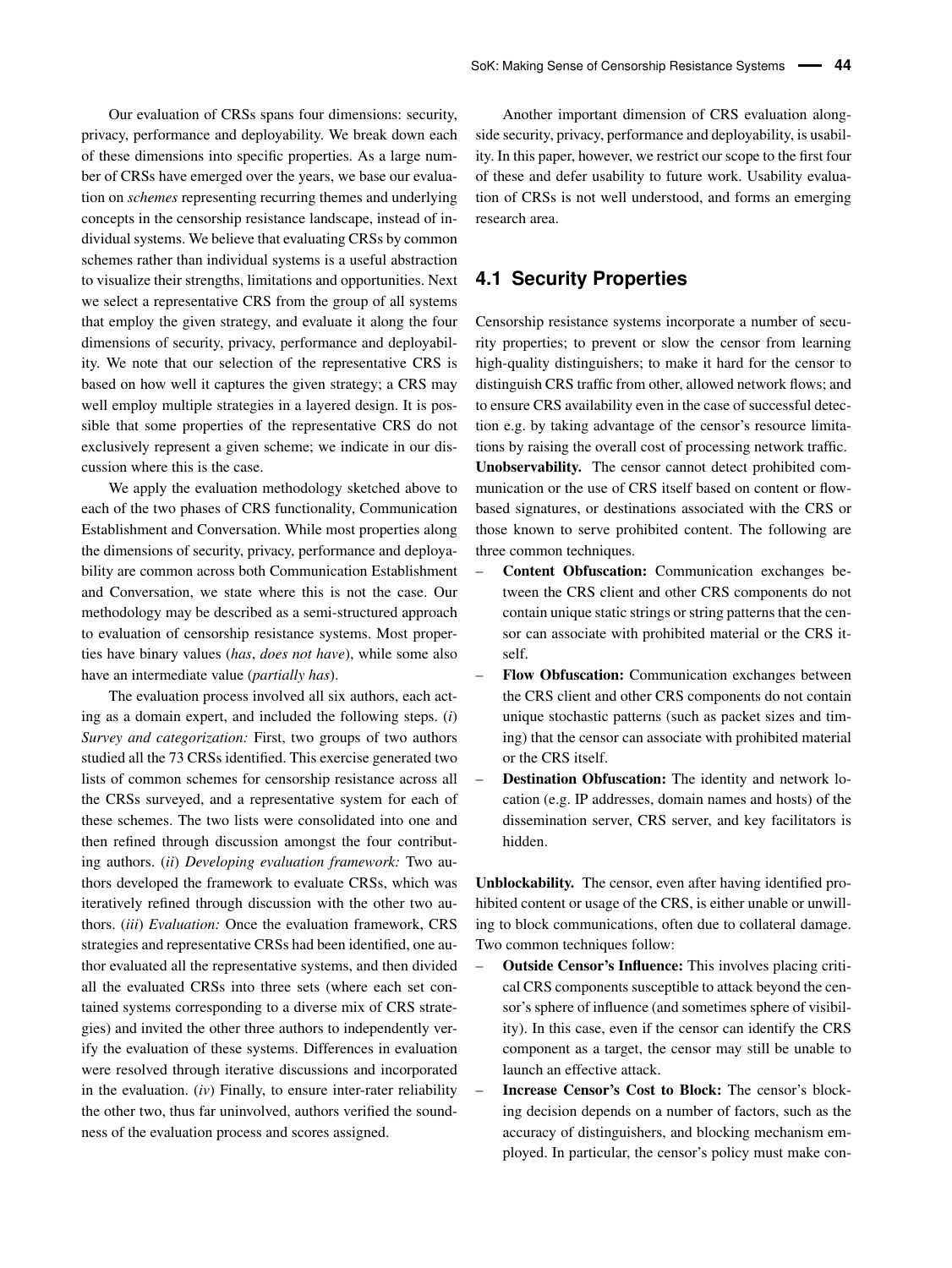sideration for the acceptable false positive rate as these have political and economic ramifications [\[48\]](#page-21-13). Mechanisms under this category obfuscate CRS credentials or infrastructure in such a way that blocking it incurs unacceptable collateral damage.

Availability. Does the CRS incorporate mitigation against Denial of Service attacks on its components, either directly or by leveraging a DoS-resistant participant? In general, there is a lack of robust techniques to completely neutralize DoS attacks, with general mitigation strategies involving over-provisioning of bandwidth and IP addresses.

Communication Integrity. Access to information and the information itself is robust in the presence of a censor that tampers with information, or actively manipulates channel properties, such as injecting, modifying or dropping packets, or changing routing assumptions.

– Message Integrity: Does the CRS verify integrity of data in the presence of an active censor that can tamper with it while in transit or stored on the publisher?

Server/Publisher Authentication. Does the CRS incorporate authentication of the dissemination and CRS servers (Communication Establishment phase), and the publisher (Conversation phase).

- Packet Loss Support: Is the CRS resilient against packet drops induced by the censor? (While packet drops can impact Communication Establishment as well as Conversation, we consider it only in the latter case where the threat is more pressing due to the volume of information exchanged).
- Out-of-Order Packets Support: Can the CRS handle packets that arrive out-of-order due to the censor injecting random delays to traffic? (Applies to Conversation phase only).

### **4.2 Privacy Properties**

This includes anonymity and deniability for CRS components to mitigate coercion by the censor. In a CRS that provides coercion resistance to its components, the censor's threats of force are of limited impact, such as when the CRS component is outside the censor's sphere of influence, or the system is designed in a way that makes it technically impossible to comply with the censor's demands.

User Anonymity. Can the CRS client anonymously retrieve information from the dissemination server (Communication Establishment) and the publisher (Conversation)? Here the threat is from a censor that can enumerate (and subsequently coerce) users by observing connections to the dissemination server and the publisher.

Server/Publisher Anonymity. Can the dissemination server (Communication Establishment) and publisher (Conversation) disseminate information to users without revealing their identity? Here the threat is from a censor that identifies (and subsequently coerces) servers and publishers of information by observing where CRS clients connect to (for example, by masquerading as a CRS client), or where prohibited information is fetched from (for example, through passive analysis of data on the wire).

User Deniability. This means that the censor cannot reasonably confirm if the user intentionally accessed prohibited information or used the CRS, and therefore cannot implicate users for lack of sufficient evidence. User deniability can be enforced by transforming traffic to an obfuscated form when it leaves user machine, for example through encryption or steganography.

Server/Publisher Deniability. This means that the censor cannot reasonably confirm if the dissemination server or publisher intentionally served prohibited information or participated in the CRS, and therefore lacks sufficient evidence to implicate the two. This can be enforced by obfuscating responses of the dissemination server and publisher, for example through encryption or steganography.

Participant Deniability. Parties that support the CRS in its operations should be able to deny intentional participation in the CRS, or helping disseminate prohibited information, thus preventing the censor from blocking them or meting out punishment.

### **4.3 Performance Properties**

All censorship resistance systems have certain performance characteristics: in some cases these are the side effect of the CRS scheme employed with little room for improvement, while in other cases these are due to inadequate design choices of the representative system and can be ameliorated.

Latency. For Communication Establishment, it means how long does it take from when the CRS client initiates Communication Establishment to when it is ready to start Conversation, compared to the baseline approach of directly connecting to the CRS server. In the context of Conversation, latency is the delay introduced by the CRS, compared to the baseline approach of downloading a document over a standard protocol like HTTP without employing the CRS. A number of factors can contribute to CRS communications latency including artificial inter-arrival times between packets, packet padding and the additional CRS protocol header.

Goodput. This refers to the useful bandwidth available for the information originally requested by the CRS client, and amounts to the total bandwidth minus the CRS's operational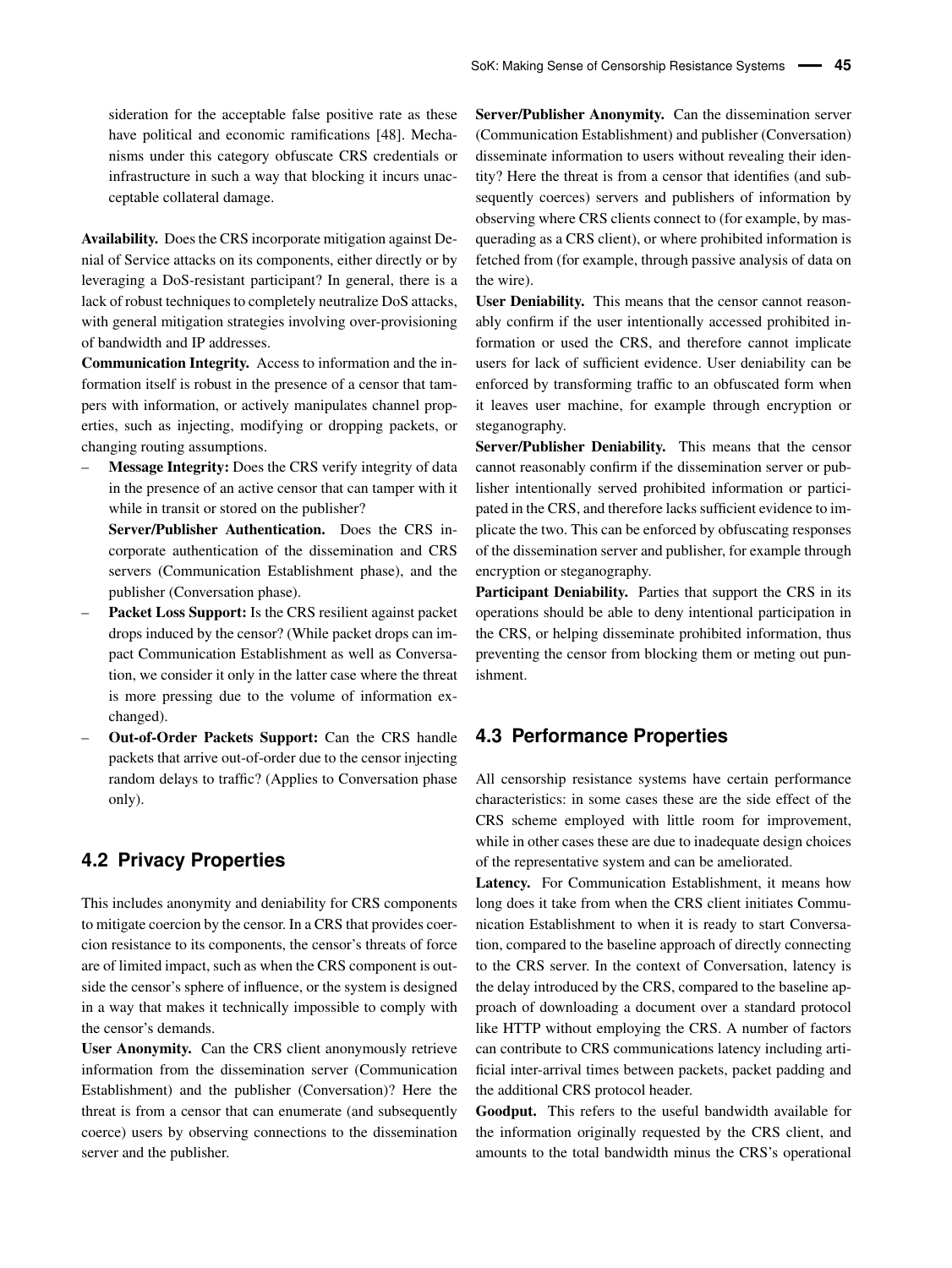overhead. A high-goodput CRS implies that the CRS is highthroughput and has low operational overhead resulting in high amounts of bandwidth available for the CRS client to retrieve information. A low-goodput CRS means that either the CRS is low-throughput to begin with or that the CRS is highthroughput but has high overhead resulting in little bandwidth for information requested by the CRS client. (Applies to Conversation phase only).

Stability. Do the performance characteristics of the CRS, such as communication latency and goodput, remain consistent? For each scheme, we identify factors (e.g. reliance on external conditions beyond CRS control), and the degree to which these can cause performance to fluctuate, and rate accordingly. Scalability. How well does the CRS scale as the number of CRS clients that want to communicate with the dissemination server, or access information using the CRS server, increases? For each scheme, we identify challenges and the degree to which these can affect scalability, and rate accordingly.

Computational Overhead. This refers to the degree of additional computational resources incurred by the dissemination server (compared to the baseline approach of directly connecting to the CRS server) and the CRS server (compared to the baseline approach of directly downloading a web page without employing the CRS) due to CRS usage. In Communication Establishment, this is typically proportional to the cryptographic overhead introduced by the authentication scheme in use by the dissemination server.

Storage Overhead. This refers to the degree of additional storage required by the dissemination server and the CRS server due to CRS usage compared to the baselines described for computational overhead.

#### **4.4 Deployability Properties**

The utility of a CRS depends not only on its security, privacy and performance properties, but also on how amenable it is to be deployed and used in the real world. This depends on a number of factors ranging from cost to implement and maintain the CRS, to the degree of cooperation expected from participants.

Synchronicity. Does the system require all components relevant to the Communication Establishment and Conversation phase to be online at the same time?

Network Agnostic. Do the Communication Establishment and Conversation phases make specific network layer assumptions (for example, specific routing requirements, or assumptions about packet fragmentation and TTL values) to function correctly and as intended?

Coverage. This refers to the degree of Internet access (such as fraction of the Web, and Internet services and protocols) enabled by the CRS. We rate a CRS to have high coverage if it can be used to access any content, medium coverage if there are restrictions on content type or length, and low coverage if both content type and length are restricted. (Applies to Conversation phase only).

Participation. A large number of CRSs depend on cooperation from participants. We use various metrics to assess the quality and flexibility of cooperation the CRS requires from participants.

- Quantitative Incentivization: Is the incentive structure to encourage participants to help the Conversation based on tangible rewards, monetary or in kind (in contrast to qualitative incentives, such as goodwill and public relations)?
- Distributed Participation: This represents the degree to which participation is diffused among cooperative entities: a low value corresponds to a single organized entity, such as a corporation, a company, or an institution; medium value represents multiple organized bodies; while a high value indicates individual volunteers participating in personal capacity. This property has implications for CRS stability and scalability if participants opt out of the CRS due to policy changes.
- Voluntary Participation: Is the participant aware that the CRS has employed it for censorship resistance, or are they unwitting?
- Conditional Participation: Is the participation premised on specific conditions, such as popularity, reputation and location (in contrast to open participation)?
- Deterministic Cost: Does the CRS provide estimated cost to participants, or alternatively allow them to control the degree of participation in the CRS?
- Security Delegation: Are the security properties offered by the CRS compromised due to subverted participant(s)?
- **Privacy Delegation:** Are the privacy properties offered by the CRS compromised due to subverted participant(s)?

## <span id="page-9-0"></span>**5 Communication Establishment**

We describe schemes employed by CRSs to enable the CRS client to obtain CRS credentials, while preventing the censor from detecting and blocking Communication Establishment, or harvesting and fingerprinting CRS credentials.

### **5.1 High Churn Access**

This scheme relies on the selection of CRS credentials that change regularly so that these cannot be preemptively blocked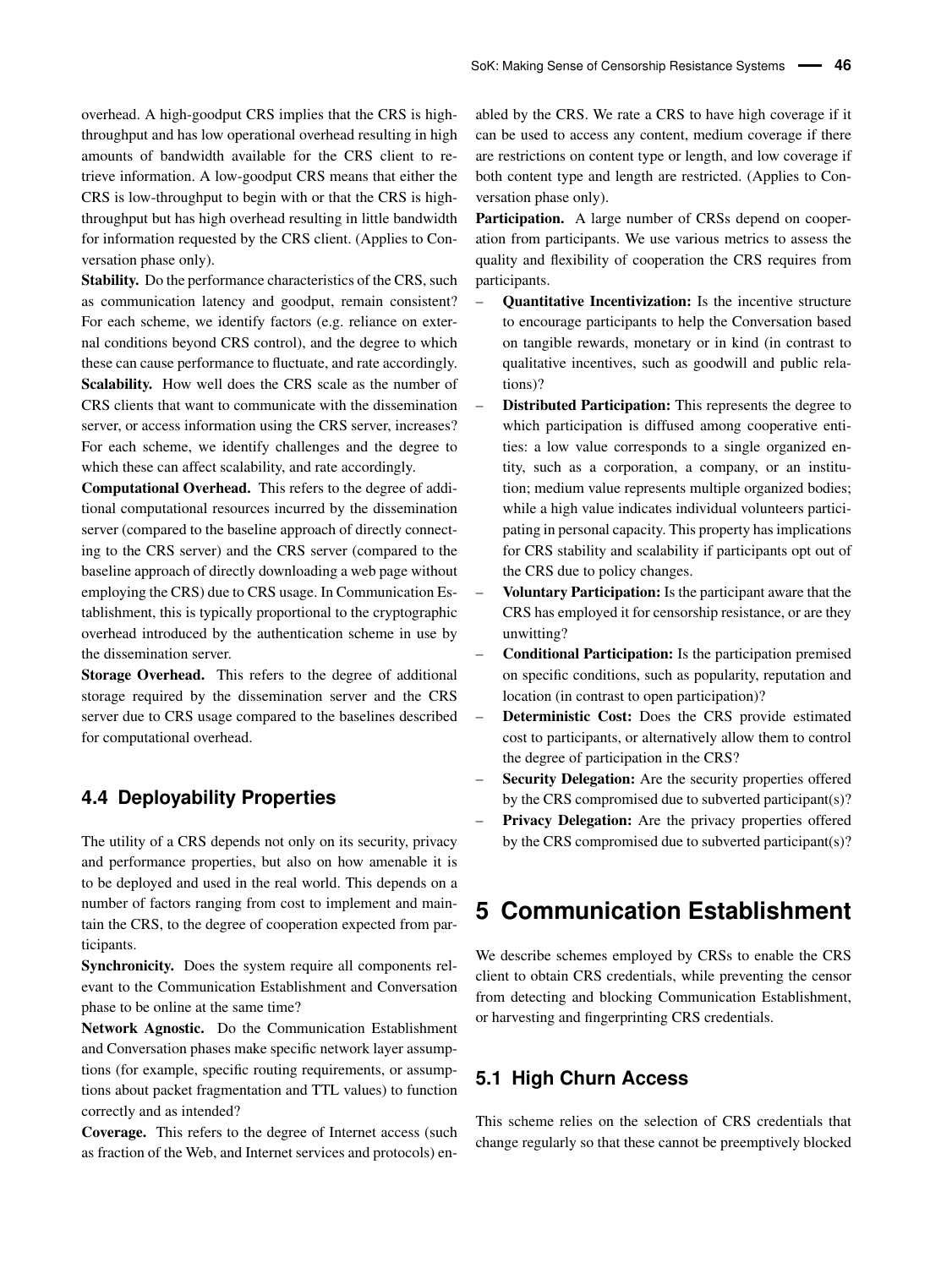by the censor. Since the censor has yet to discover distinguisher values, there is a window of opportunity where misclassification can occur.

### **5.2 Rate-Limited Access**

To prevent the censor from harvesting CRS credentials as a legitimate CRS participant, the CRS may limit the rate at which CRS credentials can be queried. This is usually done by requiring proofs of work from participants, partitioning the value space over time slices and based on CRS participant attribute(s), or including reputation-based mechanisms.

Proof of Work. To prevent the censor from harvesting CRS information at scale, some CRSs employ proof of work approaches, such as captchas and other puzzles. The assumption is that these are too expensive for wide-scale harvesting by a resource-bounded censor.

Time Partitioning. This involves partitioning CRS credentials over time slices, e.g. by choosing a large pool of unpredictable values and then using and retiring them within a short time frame. As a result, the censor needs to continuously allocate resources to keep up-to-date with CRS values.

Keyspace Partitioning. This refers to partitioning CRS information over attribute(s) specific to users, e.g. client IP address. This way, a user only learns a restricted set of CRS credentials over the value space.

#### **5.3 Active Probing Resistance Schemes**

A censor may probe suspected dissemination and CRS servers to confirm if they participate in the CRS. To mitigate this threat, the CRS introduces a sequence of steps during the Communication Establishment phase; these steps are feasible for a single CRS user to follow, but hard for a censor to perform at scale. The servers can obfuscate their association with the CRS from an unauthenticated user by pretending to be offline altogether (*obfuscating aliveness*), or by providing an innocuous response or no response at all CRS (*obfuscating service*).

Obfuscating Aliveness. A dissemination server may not respond to connection requests from a CRS client until they complete an expected sequence of steps, e.g. by requiring clients to embed a secret token in the request, or encoding a valid request through a series of packets to a number of ports in a specific order.

Obfuscating Service. This differs from the previous case in that the dissemination server responds to connection requests from a CRS client (thus revealing its aliveness), but refuses to speak the CRS protocol until the CRS client completes an expected sequence of steps.

### **5.4 Trust-based Access**

To only service requests from legitimate CRS clients, the server may associate an element of trust with CRS users based on previous behaviour, and the server only responds to requests from CRS clients with satisfactory reputation. In some systems, the reputation of CRS users is derived from their social network graph.

### <span id="page-10-0"></span>**5.5 Discussion**

In Table [1,](#page-11-0) we present our evaluation of censorship resistance schemes related to the Communication Establishment phase of CRS functionality. The rows correspond to the security, privacy, performance and deployability properties described in Section [4.](#page-6-0) The columns represent our evaluation of CRS schemes (using a representative CRS) along these properties; we state in our discussion where properties of the representative CRS do not exclusively represent a given scheme. The last row of the table provides a breakdown of the deployment status of all the CRSs for a scheme (a complete list of citations for these systems can be found in Table [3](#page-24-2) in Appendix [A\)](#page-24-1). Most of the efforts in the area of censorship resistance have concentrated on Conversation: we found only 11 systems for Communication Establishment (compared to 62 for Conversation), of which about half have tools available. Tschantz *et al.* note that the research focus on Conversation is orthogonal to real censorship attacks that concentrate on Communication Establishment [\[6\]](#page-20-5). We now present the results from our evaluation, highlighting common trends and discussing the strengths and limitations of the CRS schemes. We emphasize that the effectiveness of a given CRS depends on the context in which it has been employed; the goal of our evaluation is to characterize the suitability of CRS schemes to different use cases and censor capabilities.

We observe that schemes where the server responds after validating users (active probing resistance, proof of work) typically offer *content obfuscation*, e.g. by ensuring that messages containing puzzles, tokens or similar credentials do not have content-based signatures. A naive active probing resistance system that includes a fixed-length token in the request, is vulnerable to *flow fingerprinting*, as the censor can detect connections that always begin by sending a fixed number of bytes. Such length-based signatures can be removed by using pseudo-random padding [\[47\]](#page-21-12). With respect to performance, the user validation step in these schemes comes at the cost of increased *time to join the system*, higher *computational needs*, possibly coupled with additional *storage requirements* if the server stores identifiers for static matching instead of verifying identifiers at run-time. As disparate interactions are required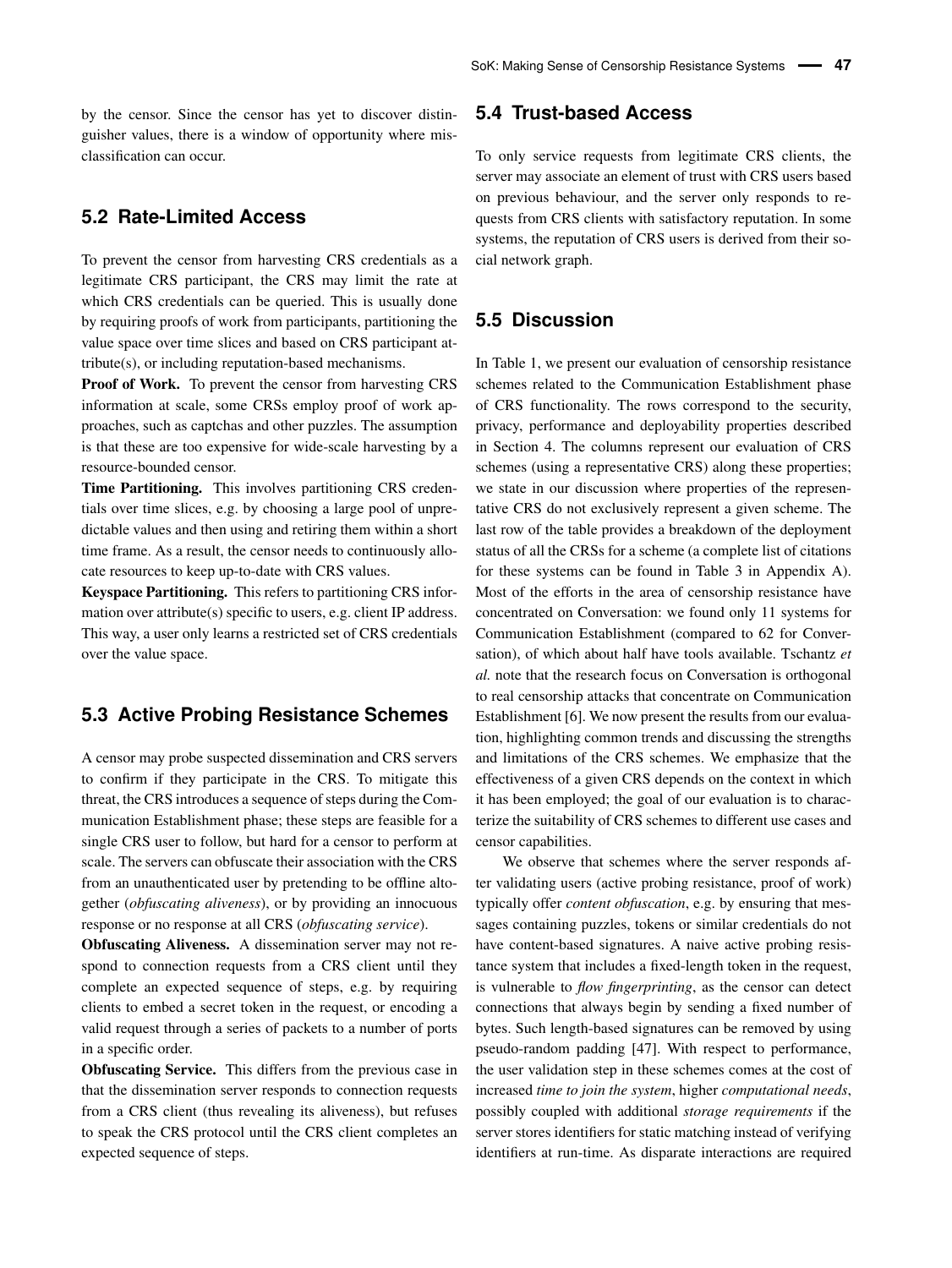<span id="page-11-0"></span>Table 1. Evaluation of censorship resistance schemes related to Communication Establishment phase of CRS functionality. Notation for binary values: ✓ has property, <mark></mark> aloes not have property. Notation for non-binary values:  $\bullet$  has property,  $\bullet$  partially has property,  $\circ$  does not have property. – means the property does not apply to the given scheme. The last row provides a breakdown of deployment status of *all* the systems surveyed for the given scheme; <sup>a</sup> full list of the corresponding citations is provided in Appendix [A.](#page-24-3)

|               | <b>High Churn Access</b>             |                 | <b>Rate Limited</b> |                          |                              | <b>Active Probing</b>        |                            | <b>Trust-Based Access</b> |
|---------------|--------------------------------------|-----------------|---------------------|--------------------------|------------------------------|------------------------------|----------------------------|---------------------------|
|               |                                      |                 | Proof of Life/Work  | <b>Time Partitioning</b> | <b>Keyspace Partitioning</b> | <b>Obfuscating Aliveness</b> | <b>Obfuscating Service</b> |                           |
|               | System                               | Flashproxy [49] | Defiance [50]       | Tor Bridges [51]         | Keyspace-Hopping [52]        | SilentKnock [53]             | ScrambleSuit [47]          | Proximax [54]             |
|               | Unobservability                      |                 |                     |                          |                              |                              |                            |                           |
|               | <b>Content Obfuscation</b>           | х               |                     |                          |                              |                              |                            |                           |
|               | Flow Obfuscation                     | Х               |                     |                          |                              |                              |                            |                           |
|               | <b>Destination Obfuscation</b>       |                 |                     |                          |                              |                              |                            |                           |
|               | <b>Unblockability</b>                |                 |                     |                          |                              |                              |                            |                           |
| Security      | Outside Censor Influence             |                 |                     |                          |                              |                              |                            |                           |
|               | <b>Increase Censor Cost to Block</b> |                 |                     |                          |                              |                              |                            |                           |
|               | Availability                         |                 |                     |                          |                              |                              |                            |                           |
|               | <b>Communication Integrity</b>       |                 |                     |                          |                              |                              |                            |                           |
|               | Server Authentication                |                 |                     |                          |                              |                              |                            |                           |
|               | Message Integrity                    | х               |                     |                          | Х                            |                              |                            |                           |
|               | <b>User Anonymity</b>                | x               | X                   | X                        | X                            |                              | x                          |                           |
|               | Publisher/Server Anonymity           |                 |                     |                          |                              |                              |                            |                           |
| Privacy       | <b>User Deniability</b>              |                 |                     |                          |                              |                              |                            |                           |
|               | Publisher/Server Deniability         |                 |                     |                          |                              |                              |                            |                           |
|               | Participant Deniability              |                 |                     |                          |                              |                              |                            |                           |
|               | Low Latency                          |                 | $\bigcirc$          |                          |                              |                              |                            |                           |
|               | Stability                            |                 | C                   |                          |                              |                              |                            |                           |
| Performance   | Scalability                          |                 |                     |                          |                              |                              |                            |                           |
|               | Low Computation                      |                 |                     |                          |                              |                              |                            |                           |
|               | Low Storage Overhead                 |                 |                     |                          |                              |                              |                            |                           |
|               | Synchronicity                        |                 | $\bullet$           |                          |                              |                              |                            |                           |
|               | <b>Network Agnosticism</b>           |                 |                     |                          |                              |                              |                            |                           |
|               | Participation                        |                 |                     |                          |                              |                              |                            |                           |
| Deployability | Quantitative Incentivization         |                 |                     |                          |                              |                              |                            |                           |
|               | <b>Distributed Participation</b>     |                 |                     |                          |                              |                              |                            |                           |
|               | Voluntary Participation              |                 |                     |                          |                              |                              |                            |                           |
|               | Conditional Participation            |                 |                     |                          |                              |                              |                            |                           |
|               | Deterministic Cost                   |                 |                     |                          |                              |                              |                            |                           |
|               | Security Delegation                  |                 |                     |                          |                              |                              |                            |                           |
|               | Privacy Delegation                   |                 |                     |                          |                              |                              |                            |                           |
|               | Academic & Tool available            | $\overline{2}$  | $\Omega$            | O                        | 0                            | $\overline{2}$               | 1                          | n                         |
| Status        | Academic paper only                  |                 |                     |                          |                              |                              |                            |                           |
|               | <b>Tool only</b>                     | ŋ               | n                   |                          |                              |                              |                            |                           |

**48**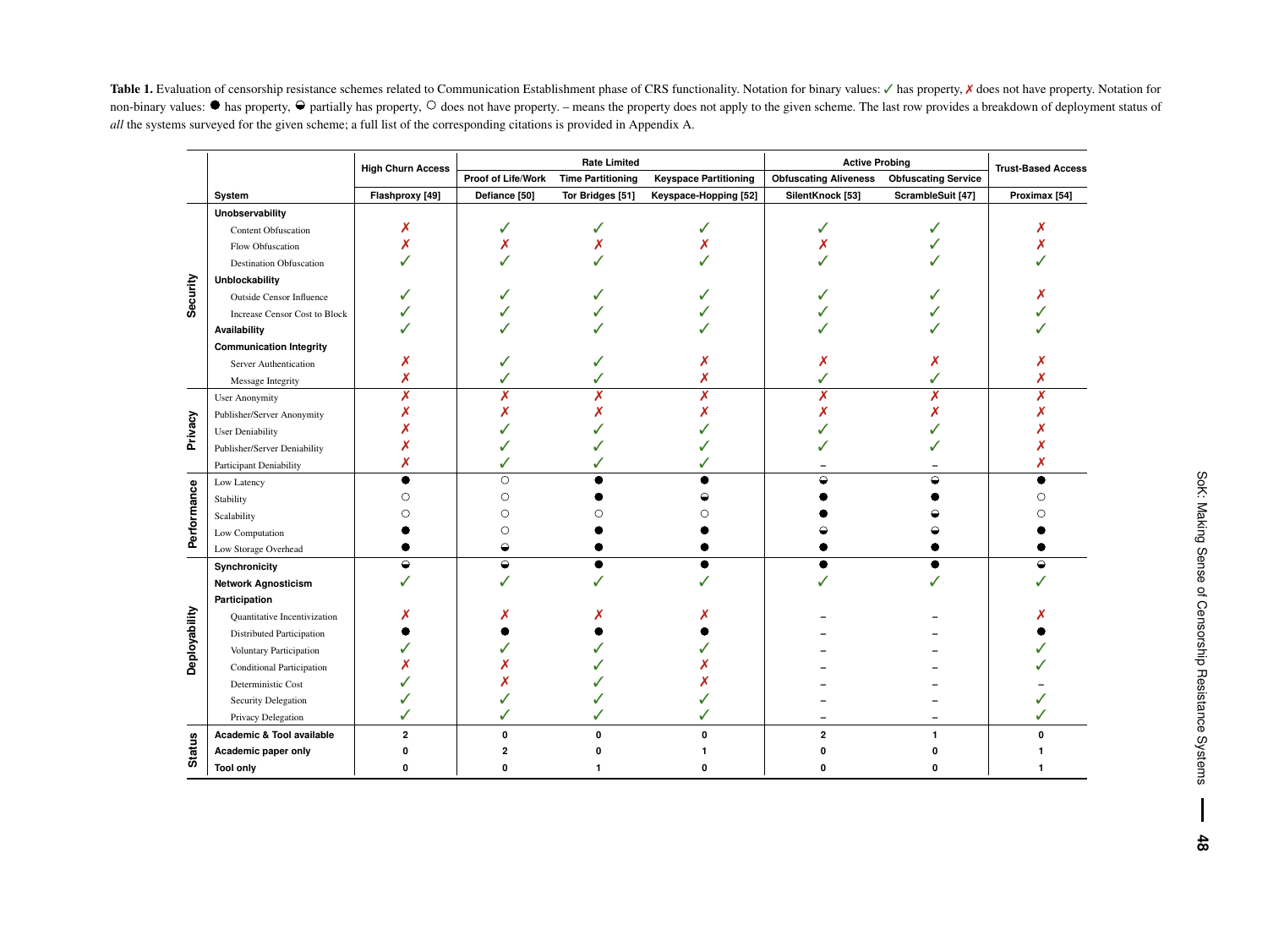between the CRS client and different CRS servers and participants, these can be at least partially conducted *asynchronously*, usually within some time window. Schemes that obfuscate service need more consideration with respect to *load balancing*; for each request a TCP connection is still established, since validation takes place at the application layer.

Most trust-based and high churn access schemes do not *obfuscate content* and such functionality must be built on top of the scheme. The same is true of *flow obfuscation*: communication establishment involves just few brief interactions while statistical classifiers, especially those based on inter-packet arrival times, work best on high volume data. Schemes that involve straight forward access to CRS servers with some prudence on part of the server to hand out values with discretion (e.g. high churn access, time partitioning, keyspace hopping, proxy and trust-based schemes) tend to have low *latency*. Typically there is a single interaction between the CRS client and the CRS server directly or through intermediate forwarding participants, consequently the client, server and all participants need to be *online at the same time*.

A particular consideration for high churn access systems is that new values must constantly be available. However, if these values are opportunistically derived from volunteer participants, the system is neither *stable* nor *scalable*; it is not clear how long a value will remain available, and how many values will be available as the number of users increases. A possible mitigation is to have a notion of participant quality (for example, in terms of available bandwidth and uptime) so that requests are more intelligently distributed under increased demand (*conditional participation*). We note that conditional participation enables the CRS to adequately plan issues concerning system scalability and stability. In a broader context, we note that most participant-based schemes recruit individual entities who volunteer to help based on *qualitative incentivization*, usually goodwill. All these schemes fail to offer privacy and security if one or more participants are controlled by the censor. Any participant can potentially compromise security and privacy properties of the CRS: in such an event, decentralized systems fare better in terms of damage control.

A shortcoming of rate-limited access and active probing resistance schemes is that the censor can sometimes deploy more resources than anticipated (the Sybil attack). The censor can deploy or control a large enough pool of resources to harvest the CRS value space to effectively neutralize the benefits of these schemes (e.g. to neutralize proof of work schemes, the censor can invest in computational power to solve multiple puzzles in parallel [\[55\]](#page-21-21)). Perhaps this explains why proof of work schemes only exist in literature.

In high churn access the CRS value space harvested by the censor is quickly outdated; effectively, distinguishers harvested by the censor are unstable and inconsistent, thus necessitating frequent updates. A challenge for high churn access schemes is how to manage the value space so that new values are constantly available, especially when the value space is contingent on volunteers whom the CRS cannot directly control. Trust-based schemes are vulnerable to malicious participants. To gain access to a CRS employing trust-based access, the censor must impersonate as a credible user, for example by stealing credentials of an existing user, or earning good reputation over a period of time, both of which do not scale well. Moreover, most schemes track CRS user reputation even after initial authorization, and malicious behaviour can lead to ejection. However, few subverted CRS users can potentially deplete and block the entire value space. This can be mitigated by rate-limiting the information available per CRS user.

Most schemes do not incorporate *authentication* of dissemination and CRS servers. This is a problem as the censor can masquerade as a server and enumerate and coerce users. To mitigate this threat, the CRS can maintain a centralized authority which the CRS client can query independently to establish authenticity of a server (e.g. Tor directory services [\[56\]](#page-21-22)). Alternatively, the censor can masquerade as a server and disrupt CRS accessibility by distributing bogus CRS credentials. This threat is particularly relevant when the CRS design includes volunteer servers which cannot be authenticated. Possible mitigation includes for the CRS to digitally sign the information distributed by servers, so that the CRS users can verify *integrity of information* obtained from untrusted servers (e.g. Defiance NET payloads). For the same reason, most active probing schemes offer message integrity so that the censor cannot tamper with the information that validates the CRS user to the server. On the other hand, we note that most schemes (high churn access, keyspace hopping, trust-based access) that manage control to unauthenticated proxies do not offer message integrity, and this has to be handled by another application on top of it.

With respect to *privacy*, none of the schemes offer *user anonymity*; if the censor successfully fingerprints credentials of CRS servers, it can identify users that connect to these. However, it may prove difficult to implicate users at this point because the user has only attempted to use the CRS, but not actually used it to access blocked content. The same applies to *server anonymity*; the censor can masquerade as a legitimate CRS user and identify the servers that the CRS client contacts. Most schemes offer *user and server deniability* by using encryption and/or steganography, which somewhat alleviates the lack of anonymity. Trust-based schemes are an exception; these erect stringent criteria for CRS participation but do not adequately address user deniability if one or more members have been subverted. Schemes that rely on volunteer participants have an obvious incentive to offer *participant deniability*. Some schemes waive this property and instead as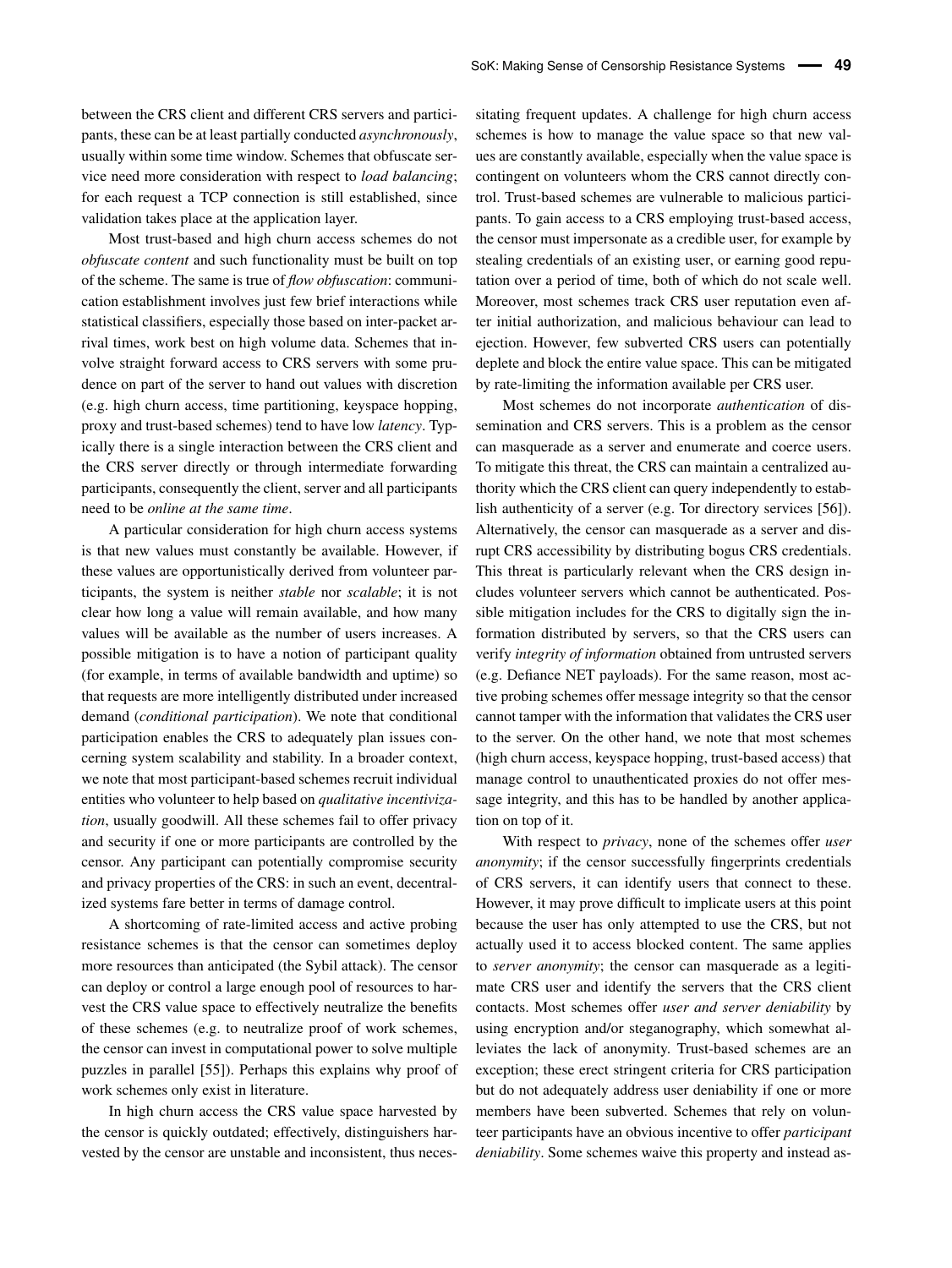sume that, being outside the censor's sphere of influence, the participant will be immune to coercion attempts.

## <span id="page-13-0"></span>**6 Conversation**

In this section, we describe schemes employed by CRSs to evade detection and blocking in the Conversation phase. We note that the identified schemes enable unobservable and unblockable access to information (access-centric) and/or may incorporate additional measures to store information for increased availability and coercion resistance (publicationcentric). We observe this distinction in our discussion for clarity, however, we note that it is possible for a CRS to employ schemes from both groups.

## **6.1 Access-Centric Schemes**

Schemes in this category protect access to information over the user-to-CRS link (Figure [4\)](#page-6-1) by safeguarding security and privacy of relevant CRS components, and by protecting information in transit from corruption.

Mimicry. This scheme transforms traffic to look like whitelisted communication, such that the transformed traffic resembles the syntax or content of an allowed protocol. Mimicry can be of known protocol, or randomness, and can be at the level of content as well as flow.

*Content Mimicry* evades censorship by imitating the syntax of an innocuous protocol (e.g. HTTP) or content (e.g. HTML). Typically the mimicry is based on widely-deployed protocols or popular content thus complicating a censor's task by (*i*) increasing the censor's work load as there is more volume of traffic to inspect, and (*ii*) increasing the collateral damage associated with wholesale protocol blocking. Another approach is to make traffic content look like an unknown protocol, either by imitating randomness or arbitrarily deviating from a known blocked one. This idea is motivated by the general assumption that the censor implements blacklisting of known protocols and is unwilling to incur high collateral damage associated with whitelisting.

*Flow Mimicry* is similar to content mimicry except that the CRS imitates flow-level characteristics (e.g. packet length and inter-arrival timings) of an unblocked protocol, or randomizes flow-level characteristics to remove statistical fingerprints.

Tunnelling. In contrast to mimicry where the CRS pretends to be an unblocked protocol and may manage to only partially mimic the target protocol, in this scheme CRS traffic is tunnelled through an unblocked application thus avoiding the problems inherent to mimicry.

Covert Channel. involves hiding CRS communication in a cover medium, creating a covert channel within the cover which transmits CRS traffic in a manner not part of its original design (e.g. hiding HTTP requests within a cover image). As a result, CRS traffic is not only hard to detect, but also deniable for both users and publishers. Steganographic techniques are useful here.

Traffic Manipulation. This scheme exploits the limitations of the Censor's traffic analysis model and shapes CRS traffic such that the censor is unable to fingerprint it. Effectively, this scheme renders even cleartext traffic unobservable which is particularly useful for countries that prohibit encrypted traffic. Destination Obfuscation. To prevent the censor from observing and blocking the key destinations the CRS client directly connects to, the client can instead relay CRS traffic through one or more intermediate nodes to obfuscate CRS destinations.

The CRS may employ a *proxy* as CRS facilitator to relay traffic between the CRS client and the CRS server. Usually, the proxies change frequently to avoid getting blocked. The CRS traffic can possibly be relayed through a number of proxies for improved privacy.

In *decoy routing*, clients covertly signal a cooperating intermediate router to deflect their traffic purportedly en route to an unblocked destination (to evade the censor) to a blocked one. The deflecting routers must be located on the forward network path from the client to the unblocked destination.

### **6.2 Publication-Centric Schemes**

Schemes in this category protect information over the CRSto-publisher link (Figure [4\)](#page-6-1). These systems allow publishers to push information to the CRS which is stored among multiple CRS servers, and served to CRS users upon request. Consequently, the main goal of publication-centric schemes is to ensure availability and integrity of information, while offering deniability to CRS servers, and preferably to CRS users and publishers too. It is common for these schemes to refer to published information as *documents*, hence we interchangeably refer to information as documents.

Content Redundancy. refers to storing content redundantly on a large number of CRS servers, typically placed in different jurisdictions making it hard for the censor to remove prohibited content from all the servers.

Distributed Content Storage. breaks the content into smaller chunks and distributes these among a number of CRS servers so that no server has the full document. To reconstruct the document, the corresponding chunks are retrieved from the CRS servers where these are stored.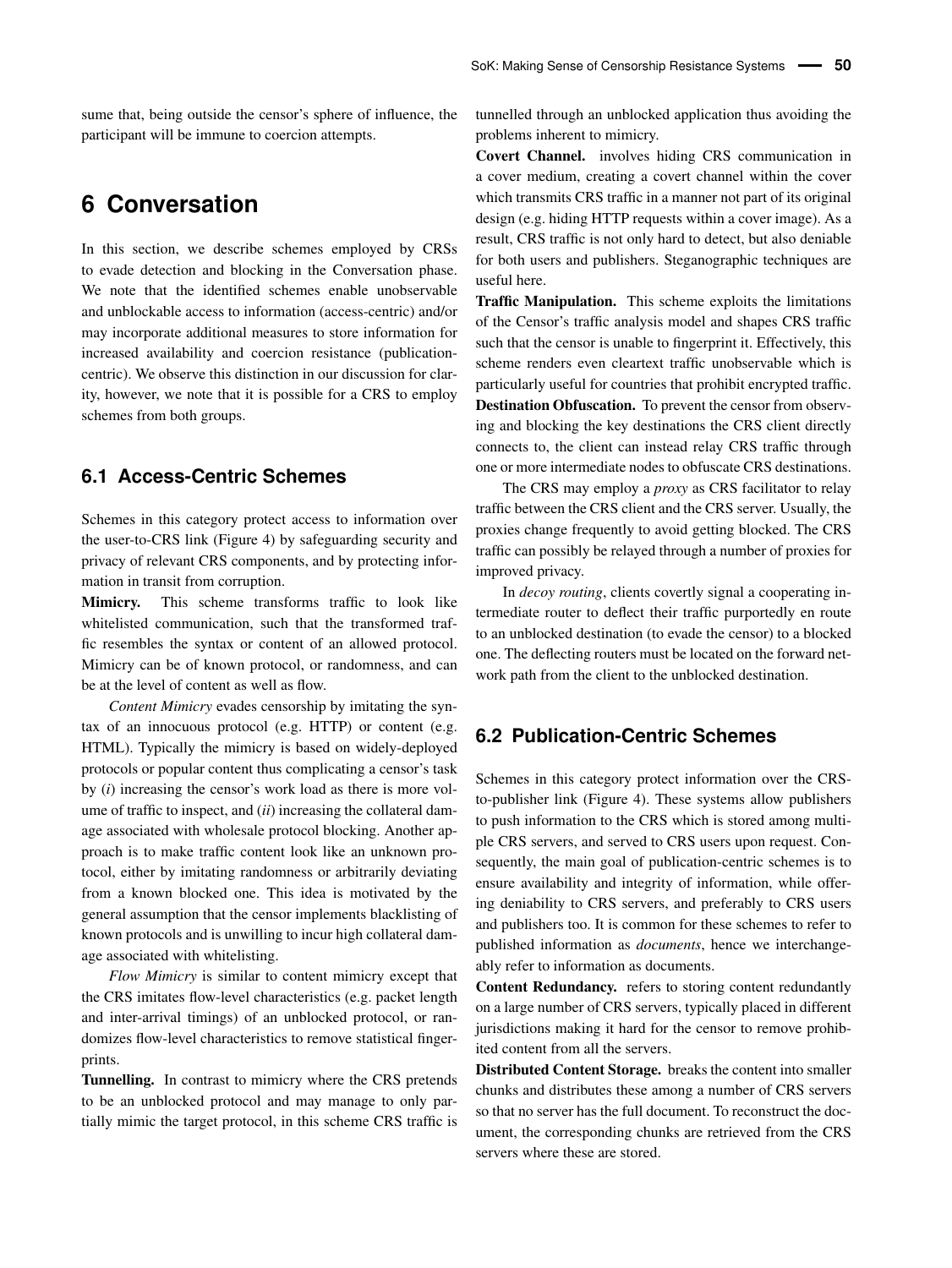<span id="page-14-0"></span>Table 2. Evaluation of censorship resistance schemes related to Conversation phase of CRS functionality. Notation for binary values: ✓ has property, **X** does not have property. Notation for non-binary values:  $\bullet$  has property,  $\bullet$  partially has property,  $\circ$  does not have property. – means the property does not apply to the given scheme. The last row provides a breakdown of deployment status of *all* the systems surveyed for the given scheme; <sup>a</sup> full list of the corresponding citations is provided in Appendix [A.](#page-24-3)

|               |                                  | <b>Access-Centric Schemes</b> |                                 |                         |                         |               |                                | <b>Publication-Centric Schemes</b>     |              |
|---------------|----------------------------------|-------------------------------|---------------------------------|-------------------------|-------------------------|---------------|--------------------------------|----------------------------------------|--------------|
|               |                                  |                               | <b>Content/Flow Obfuscation</b> |                         |                         |               | <b>Destination Obfuscation</b> | Content Redundancy Distributed Storage |              |
|               |                                  | <b>Mimicry</b>                | Tunnelling                      | <b>Covert Channel</b>   | <b>Traffic Manip.</b>   | Proxy         | <b>Decoy Routing</b>           |                                        |              |
|               | System                           | SkypeMorph [57]               | Freewave [58]                   | Collage [59]            | Khattak et al. [60]     | Tor [46]      | Cirripede [61]                 | Freenet [62]                           | Tangler [63] |
|               | Unobservability                  |                               |                                 |                         |                         |               |                                |                                        |              |
|               | <b>Content Obfuscation</b>       | ✓                             | ✓                               | ✓                       | ✓                       | ✓             | ✓                              | Х                                      | х            |
|               | Flow Obfuscation                 | $\checkmark$                  | Х                               |                         | Х                       | Х             | ✓                              | Х                                      |              |
|               | <b>Destination Obfuscation</b>   | X                             |                                 |                         | X                       | $\checkmark$  |                                |                                        |              |
|               | <b>Unblockability</b>            |                               |                                 |                         |                         |               |                                |                                        |              |
| Security      | Outside Censor Influence         |                               |                                 |                         |                         |               |                                |                                        |              |
|               | Increase Censor Cost to Block    |                               |                                 |                         |                         | ✓             |                                |                                        |              |
|               | Availability                     | X                             |                                 |                         | X                       | X             | X                              |                                        |              |
|               | <b>Communication Integrity</b>   |                               |                                 |                         |                         |               |                                |                                        |              |
|               | Publisher Authentication         |                               |                                 |                         | Х                       | х             | Х                              |                                        |              |
|               | Message Integrity                |                               |                                 | Х                       | Х                       | ✓             |                                |                                        |              |
|               | Packet Drop Resistance           | Х                             |                                 |                         | X                       | Х             | $\checkmark$                   |                                        |              |
|               | Out-of-Order Resistance          | ✓                             |                                 |                         | Х                       | ✓             | $\checkmark$                   |                                        |              |
|               | <b>User Anonymity</b>            | x                             | ✓                               | ✓                       | Х                       | ✓             | ✓                              | ✓                                      |              |
|               | Publisher Anonymity              | Х                             |                                 |                         | Х                       | ✓             | ✓                              |                                        |              |
| Privacy       | <b>User Deniability</b>          |                               |                                 |                         | X                       |               |                                |                                        |              |
|               | Publisher Deniability            |                               |                                 |                         | X                       | Х             | Х                              |                                        |              |
|               | Participant Deniability          | ✓                             |                                 | ✓                       | $\overline{a}$          | ✓             |                                | Х                                      |              |
|               | Low Latency                      | $\bullet$                     | ◒                               | $\circ$                 | $\hat{\mathbf{r}}$      | $\Rightarrow$ |                                |                                        |              |
|               | <b>High Goodput</b>              |                               |                                 | $\circ$                 |                         |               |                                |                                        |              |
|               | Stability                        |                               |                                 | О                       |                         |               |                                |                                        |              |
| Performance   | Scalability                      |                               |                                 | ∩                       | C                       |               |                                |                                        |              |
|               | Low Computation                  |                               |                                 |                         |                         |               |                                |                                        |              |
|               | Low Storage Overhead             |                               |                                 | $\circ$                 |                         |               |                                |                                        |              |
|               | Synchronicity                    | ℐ                             |                                 | $\overline{\textsf{x}}$ | ℐ                       | J             | ℐ                              | X                                      |              |
|               | <b>Network Agnosticism</b>       |                               |                                 |                         | х                       | $\checkmark$  |                                |                                        |              |
|               | Coverage                         |                               |                                 | $\circ$                 |                         |               |                                |                                        |              |
|               | Participation                    |                               |                                 |                         |                         |               |                                |                                        |              |
|               | Quantitative Incentivization     | Х                             |                                 |                         |                         | Х             |                                |                                        |              |
|               | Distributed Participation        | $\circ$                       |                                 |                         |                         |               | ⊖                              |                                        |              |
| Deployability | Voluntary Participation          | x                             |                                 |                         |                         |               |                                |                                        |              |
|               | <b>Conditional Participation</b> |                               |                                 |                         |                         |               | Х                              |                                        |              |
|               | Deterministic Cost               | Х                             |                                 |                         |                         |               | Х                              |                                        |              |
|               | Security Delegation              |                               |                                 |                         |                         | ✓             |                                |                                        |              |
|               | Privacy Delegation               | ✓                             | ✓                               | ✓                       |                         | ✓             | $\checkmark$                   | ✓                                      |              |
|               | Academic & Tool available        | $\overline{\mathbf{2}}$       | $\mathbf{0}$                    | $\mathbf{1}$            | $\overline{\mathbf{2}}$ | 4             | 0                              | 1                                      | 0            |
| <b>Status</b> | Academic paper only              | 8                             | $\overline{7}$                  | $\overline{7}$          | $\mathbf{2}$            | 4             | 5                              |                                        |              |
|               | <b>Tool only</b>                 | 5                             | $\overline{\mathbf{2}}$         | $\mathbf{0}$            | 1                       | 10            | O                              | O                                      |              |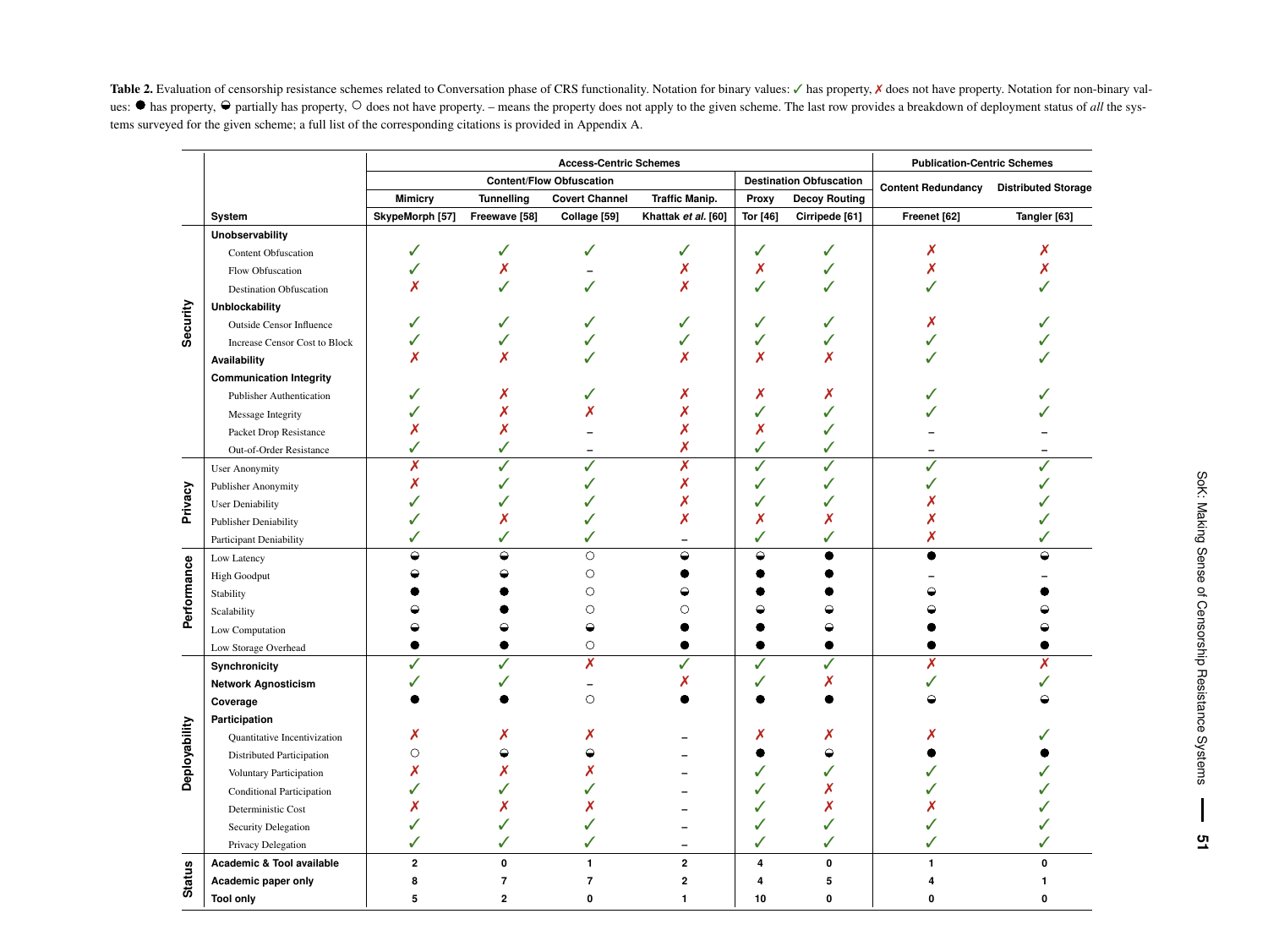## <span id="page-15-0"></span>**6.3 Discussion**

In Table [2,](#page-14-0) we present our evaluation of censorship resistance schemes related to the Conversation phase of CRS functionality. The rows correspond to the security, privacy, performance and deployability properties described in Section [4;](#page-6-0) and the columns represent evaluation of CRS schemes identified above, along these properties. As our evaluation is based on representative systems for various CRS schemes, we state in our discussion where properties of the representative CRS do not exclusively represent a given scheme. The last row of the table shows a breakdown of the deployment status of all the CRSs for a given type of scheme (a complete list of citations for these systems can be found in Table [4](#page-24-4) in Appendix [A\)](#page-24-1). We surveyed 62 systems, of which 28 have end user tools available—most of which are mimicry and proxy-based schemes. We now discuss common trends, as well as strengths and limitations of the CRS schemes based on our evaluation. Our goal is to characterize the suitability of the CRS schemes to different use cases and censor capabilities.

We observe that nearly all access-centric schemes offer *content obfuscation*, but only mimicry schemes *obfuscate traffic flows*. Some mimicry schemes morph traffic to resemble the content or flow-level characteristics of a cover protocol. This approach is inherently imperfect as cover protocols are generally complex, with disparities stemming from incomplete or incorrect cover protocol imitation, such as failure to handle errors in a consistent manner. The censor can leverage such disparities to identify evasive traffic through active manipulation [\[64–](#page-21-31)[66\]](#page-21-32). Other schemes morph traffic such that its content and flow-based features look random. Effectively the censor, being unable to classify such traffic as any known protocol, cannot block. However, if the censor only allows whitelisted protocols then it can flag random looking traffic as anomalous and block it. Though most mimicry-based systems offer user deniability, they typically lack in destination obfuscation and most privacy properties.

Tunnelling ameliorates the limitations of mimicking cover protocols to some degree (such as *destination obfuscation*, and resistance to *dropped packets*), however, the censor may be able to take advantage of inconsistencies in channel usage or content. The CRS traffic may still have flow-based features which distinguish it from the cover protocol [\[64\]](#page-21-31). Further, the CRS may rely on channel characteristics in a different manner from the cover protocol; if the cover protocol is more robust to network degradation, for example, the censor can manipulate the network to disrupt CRS traffic while not affecting legitimate cover protocol traffic [\[67\]](#page-21-33). Tunnelling systems typically leverage popular third-party platforms to increase *collateral damage* associated with blocking the CRS. As such platforms are provisioned for Internet-scale performance, tunnelling-based systems also inherit high *availability* and *scalability*. Both mimicry and tunnelling schemes incur additional protocol overhead, resulting in decreased *goodput*, and additional *latency* in extracting CRS traffic from the cover (e.g. demodulating voice data received over a cover VoIP application to recover tunnelled information). Despite its strengths, tunnelling schemes have largely received attention in academic literature, with only two tools available.

In our survey, proxy-based schemes have the highest number of end user tools available. Both proxy-based schemes and decoy routing relay traffic through intermediate participants. In the former case, traffic can be redirected through multiple proxies, which can lead to increase in *latency*. A crucial component of the decoy routing strategy is that by building circumvention into the Internet infrastructure, the need for communication establishment is obviated: the CRS client includes the credentials needed to join the CRS using covert channel inside a request for an unblocked overt destination, which is intercepted by a decoy router on path to the overt destination and deflected to a proxy that facilitates communication with a blocked destination. In addition to *destination obfuscation*, the use of TLS leverages *content obfuscation*, good *performance* and resistance to *active manipulation* (we find in our evaluation that most decoy routing systems are resilient against attacks involving dropped packets). However, the requirement for decoy routers to be deployed in cooperative ISPs is based on the assumption that it is impossible for the censor to "route around" cooperating ISPs without significant *collateral damage*: if this assumption is invalid, however, the censor can avoid or otherwise blackhole the route and nullify this scheme [\[68\]](#page-21-34). We note that none of these systems have been deployed; the requirement to be supported by real-world ISPs poses a significant deployment challenge, and *scalability* is dependent on the number and location of supporting ISPs as decoy routers should be deployed widely enough to be on path to a large number of overt destinations.

Traffic manipulation schemes use low level network tricks to cause the censor to misinterpret traffic flows and effectively *fail to detect blocked content*. As traffic manipulation schemes make certain assumptions about censorship apparatus, it is vulnerable to attacks involving *out-of-order packets*. It is hard to offer a good degree of *performance* if the censor's policy changes frequently. For the same reason, this scheme is not *scalable*: the CRS has to be tuned and updated according to individual censorship policies.

Covert channel-based systems have been popular in academic literature, but there is only one such tool available. This scheme provides *unobservable communication*, while maintaining a high degree of *privacy* for all CRS components. Like tunnelling-based systems, the robustness of the scheme depends on how closely the CRS traffic blends into content of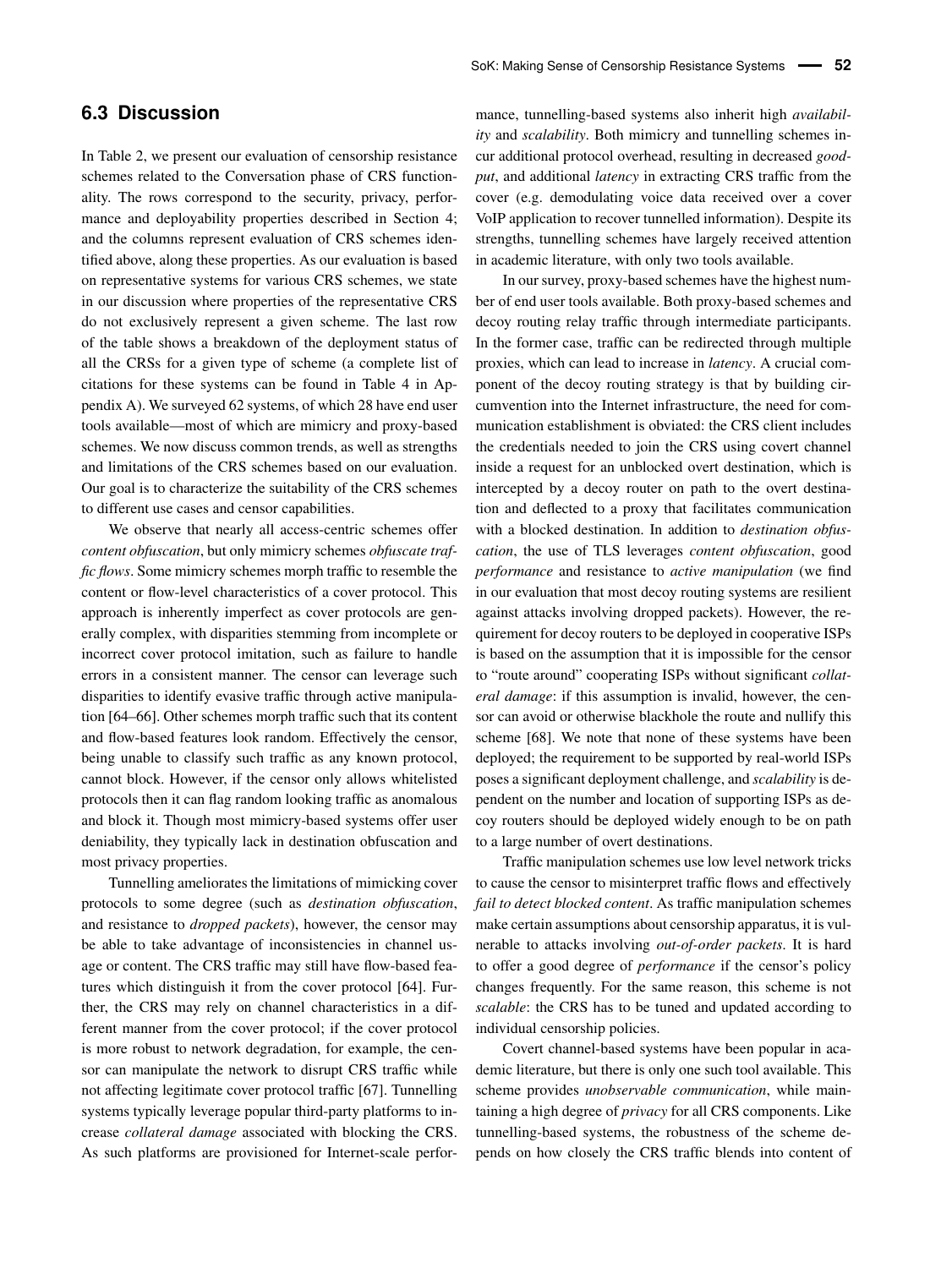the cover medium, and conforms to semantics of the cover protocol. Some cover media are vulnerable to specific attacks: timing-based covert channels are sensitive to *dropped and out of order packets*; while covert channels built into header values of network protocols (e.g. timestamp, initial sequence numbers, padding values and different flags) can attract attention for being anomalous due to abnormal usage, or the covert channel can be destroyed if the censor normalizes fields that applications typically do not use. Attaining good *performance* is a challenge for covert channel-based schemes; as CRS traffic has to be encoded inside cover traffic, the amount of information that the cover traffic can carry (*goodput*) is limited. Therefore, the *coverage* of these schemes is typically restricted to static short messages. Some recent systems [\[69,](#page-22-0) [70\]](#page-22-1) that utilize online games as the cover application manage to achieve lower *latency*, but the issue with low goodput remains, and additional processing to extract CRS traffic from the cover medium adds to latency. Some systems might have high *storage* requirements if the server has to maintain a collection of cover media to embed CRS traffic.

There exist only six publication-centric systems, which appeared in early 2000s, with only two cases where a tool is available; focus has shifted to access-centric schemes, with properties traditionally associated with secure publication being offered by content delivery networks. Publication-centric schemes have the goal to increase *availability* of the information they store, while offering publishers and participants *deniability*. Existing approaches to protect documents from removal include replication of documents across multiple participants, typically individual volunteers with *participation* potentially *conditioned* on the bandwidth or storage they are willing to offer. Another approach to increase document availability is to create dependence between multiple documents by intertwining them with each other. In the former case, the censor has to invest additional resources to remove a document, while in the latter case removing a document results in collateral damage as other intertwined documents are also deleted. While most publication-centric schemes provide *publisher authentication, document integrity and privacy properties*, a major limitation is that the protocol messages are observable which makes it possible for the censor to disrupt the CRS. By design, publication-centric schemes tend to be *asynchronous*, and provide partial *coverage*; allowing access to static documents, typically with no restriction on size. *Stability* of these schemes depends on the time it takes to find requested information.

# <span id="page-16-0"></span>**7 Open Areas and Research Challenges**

We provided a comparative evaluation of existing censorship resistance approaches, to characterize their suitability to different censorship models (security and privacy properties), use cases (performance properties), and deployability scenarios. In a broader context, this evaluation has highlighted a number of open areas and challenges, as described below.

#### **7.1 Modular System Design**

Our evaluation of various CRS schemes (Sections [5.5](#page-10-0) and [6.3\)](#page-15-0) suggests that it may be possible to increase coverage of desirable security and privacy properties by combining complementary CRSs. In many situations having several schemes in operation is more effective than using any one [\[71\]](#page-22-2) (for example, Tor dealt with TLS handshake fingerprinting of January and September 2011 by modifying its protocol to protect against the vulnerable attack path).

However, this is not straight forward as most censorship resistance systems have been designed to be stand-alone systems with tightly integrated functionality. Even designs that share a common base, e.g. the Tor network and the various *pluggable transports* (CRS systems that can interface with Tor in a plug-and-play fashion [\[72\]](#page-22-3)), suffer from this problem. Although the Tor community is actively trying to address this problem with the pluggable transport framework [\[73\]](#page-22-4), the desired level of modularity and composability within pluggable transports themselves are not currently in place [\[5,](#page-20-4) [74\]](#page-22-5). Jumpbox alleviates, but does not solve, the problem at the network interface layer, by providing a standard interface for encapsulating CRS traffic to look like regular web traffic [\[75\]](#page-22-6).

There has been some effort in the context of Tor to combine pluggable transports, however, this has happened not in a black-box way, but through the sharing of source code. LibFTE is in use by Tor (in its fteproxy Pluggable Transport form) and a number of other projects [\[76\]](#page-22-7). Similarly, Meek [\[77\]](#page-22-8) which was originally developed for Tor now also exists in a fork by Psiphon [\[78\]](#page-22-9) with minor adaptations. Fog uses multiple proxies to chain Pluggable Transports in a black box fashion [\[79\]](#page-22-10). This approach is not suitable for practical deployment due to a number of limitations. For example, not all combinations of pluggable transports make sense: the chain obfs3 [\[80\]](#page-22-11) (flow fingerprinting resistance) followed by Flashproxy [\[49\]](#page-21-35) (IP address filtering resistance) offers more comprehensive resistance, but the reverse, i.e. Flashproxy followed by obfs3 breaks the former's network layer assumptions. Khat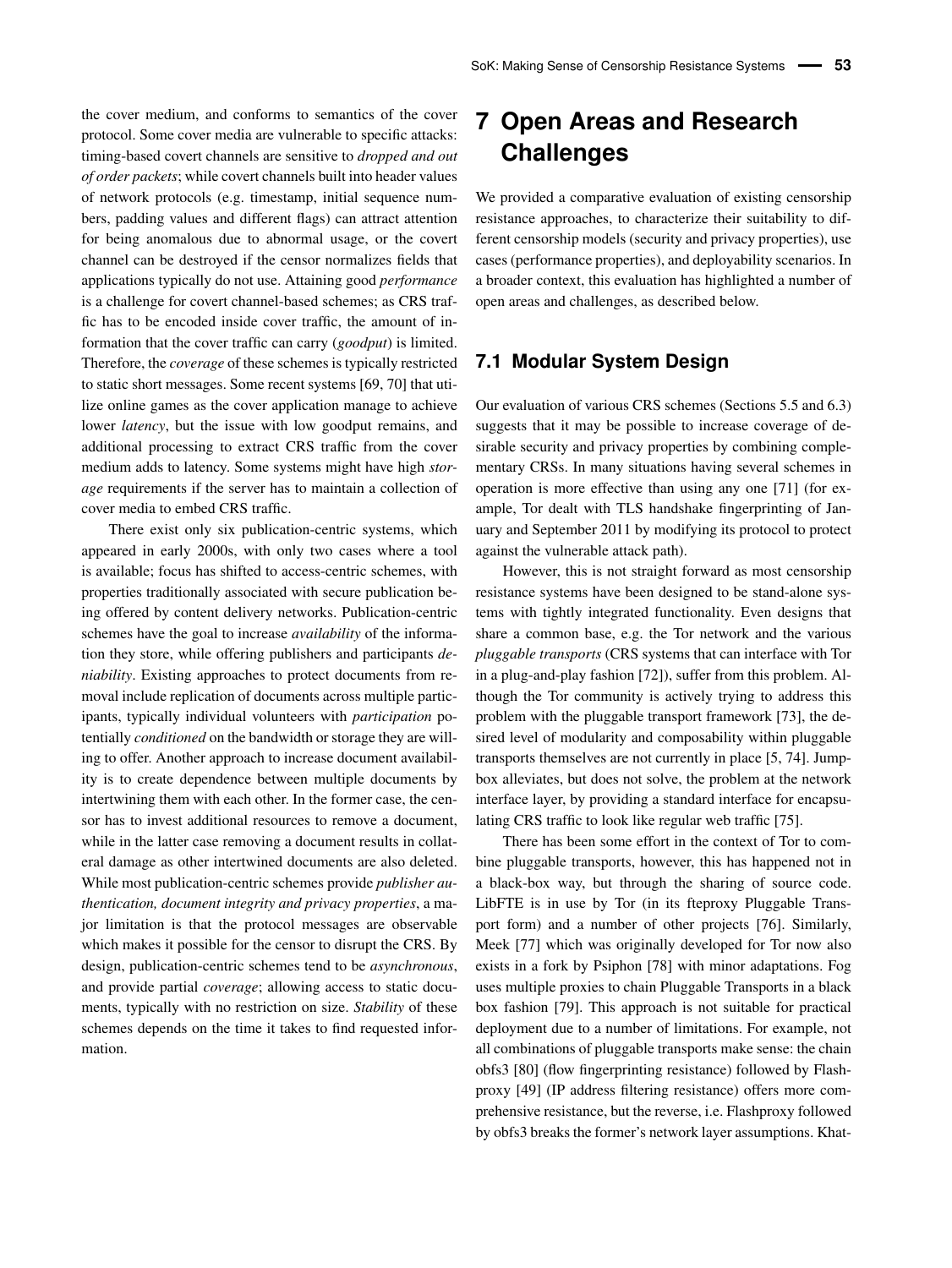tak *et al.* provide a coarse framework to build access-centric CRSs out of reusable components [\[5\]](#page-20-4).

Another challenge is that CRS designs are typically forced to make a trade-off between security and performance. Combining CRSs to create a hybrid is likely to come at a performance cost. For example, a CRS that tunnels traffic through a popular content provider can be combined with a CRS that redirects traffic through multiple proxies to provide anonymity may provide greater security and privacy, but performance will be poor due to the tunnelling protocol's network overhead, combined with multi-hop routing employed by the second CRS. However, there might be cases where the hybrid's performance profile remains the same, such as the combination of a publication-centric CRS (e.g. Tangler [\[63\]](#page-21-36)) with an accesscentric scheme that uses covert channel to store CRS content on popular platforms (e.g. Collage [\[59\]](#page-21-37)): the CRS user can use covert channel to send its request to the CRS server, which can then serve the requested information the usual way. Internally, the CRS can replicate information over multiple CRS servers for high availability and allow publishers to deniably post information to the CRS. This kind of hybrid is effective for use cases that must already allow for performance compromises, while prioritizing security properties.

### **7.2 Revisiting Common Assumptions**

Our study of the literature (Tables [1](#page-11-0) and [2\)](#page-14-0) suggests that nearly all CRSs assume that increasing cost to block (collateral damage) and placing servers and facilitators outside the censor's sphere of influence will lead to unblockability. However, as we note below, these assumptions do not always hold.

While existing CRS schemes are contingent on and try to maximize collateral damage incurred by the censor in terms of false positives, they do not evaluate the impact of false negatives on censor's behaviour, nor identify parameters that might affect it. Filling this gap is an important next step in illuminating the dynamics of the censorship resistance game and providing feedback on best practices for CRS design. Indeed, we are beginning to see activity in this vein in recent work by Tschantz *et al.* [\[48\]](#page-21-13) and Elahi *et al.* [\[81\]](#page-22-12). The latter specifically pursues the last two areas of research, by applying game-theoretic analysis to censorship resistance and investigating the impact of information leakage, collateral damage, and accuracy of the censorship apparatus on the censor's behaviour.

Another common CRS strategy is to resist the censor's fingerprinting efforts by mitigating perceived low-cost distinguishers. However, the capabilities and willingness of the censor to engage in sophisticated traffic analysis is unclear, and the cost of detecting complex high-cost distinguishers is not well understood. While it is difficult to find out the true capabilities of a censor, it is still useful to assess the cost to censor in employing lower- and higher-hanging distinguishers. While the literature does analyze detection attacks, these analyses are usually implementation specific, and as such the results are of limited scope and do not tell us if they are applicable to relate to a realistic censor. A recent study notes that the threat models employed by most existing CRSs are disconnected from how real censors operate, e.g. real censors tend to avoid attacks involving packet dropping to avoid the collateral damage of blocking allowed connections [\[6\]](#page-20-5). Such studies help explain why mimicry and tunnelling-based schemes continue to be effective in practice, despite theoretical attacks that demonstrate their vulnerability to active manipulation [\[64,](#page-21-31) [65\]](#page-21-38) (Section [6\)](#page-13-0). Similarly, a number of systems protect against a censor capable of fingerprinting flow properties and content; evaluation of such systems will greatly benefit from a repository of traffic capture files. Systems that perform traffic shaping use various protocols in a 'correct' manner and require labelled datasets against which to validate their schemes. Adversary Lab [\[82\]](#page-22-13) has done some preliminary work on developing a standard environment to evaluate systems resistant to flow fingerprinting by subjecting them to a range of adversaries. There is a need for Internet-scale studies of distinguisher effectiveness, which may provide clues about which distinguishers are of the highest utility to the censor and the biggest threats to the CRS.

All CRSs rely on some CRS components being located outside the censor's sphere of influence. However, recent revelations, in particular those by Edward Snowden [\[83\]](#page-22-14), call these design choices into question. The alarming reach of "Five Eyes"—a program of cooperation and surveillance data sharing between the governments of Australia, Canada, New Zealand, the United Kingdom, and the United States necessitates a reevaluation of the basic assumptions most CRSs make with respect to the censor's sphere of influence and visibility. Systems are typically not designed to withstand global passive adversaries, for instance, and designs often count on distribution across diverse jurisdictions to make this assumption realistic. Given that a significant number of government entities cooperate and have far-reaching network capabilities, systems designed with these assumptions may be more brittle than previously believed. While it is unclear just how large the spheres of visibility and influence are for any given censor, their reach is likely far larger than anticipated by current CRS designs.

### **7.3 Security Gaps**

Our analysis in Sections [5.5](#page-10-0) and [6.3](#page-15-0) reveals certain gaps in the security provided by CRS schemes. First, there are no ef-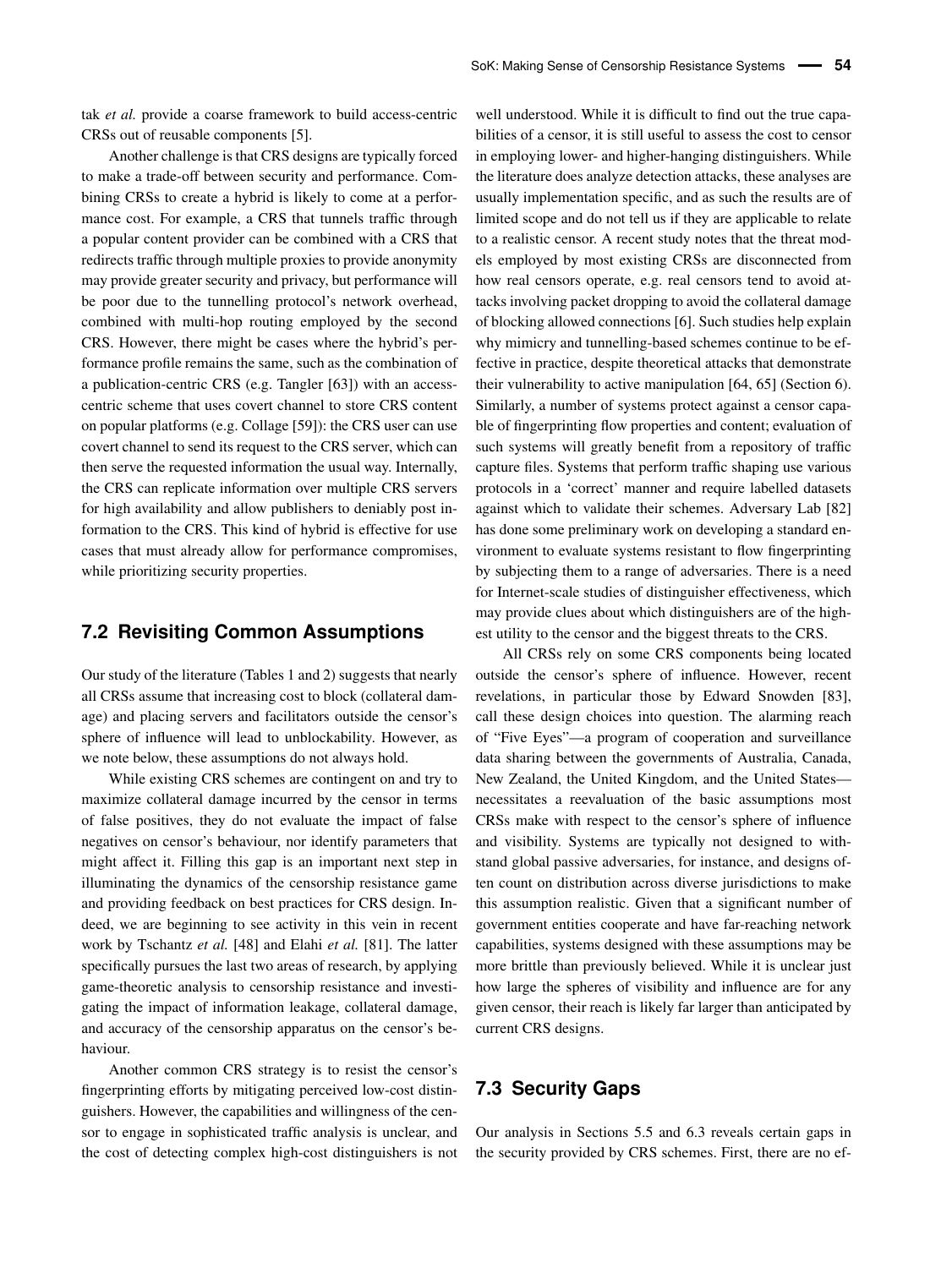fective countermeasures against the censor poisoning CRS information (*corrupt routing information* in Section [2.4\)](#page-2-2). Any public information used by both CRS and non-CRS activities, however, has at least an implicit level of defense, since it is not without risk for the censor to poison such information.

Second, most CRSs are not completely immune to denialof-service attacks on key CRS components and resources [\[84\]](#page-22-15). The CRS implicitly depends on capabilities of participant(s) or the network connectivity provider hosting dissemination and CRS servers to prevent such attacks. However, this is a broader security issue; denial-of-service attacks do not yet have a robust solution, outside of over-provisioning of bandwidth and IP addresses.

Third, corrupted content and malicious CRS participants are not adequately defended against and is an area of active research [\[28,](#page-20-23) [64\]](#page-21-31). At present, the primary work to address these problems is in the Tor ecosystem. The poisoning of the public relay information, such as IP addresses and port numbers, is mitigated using digital signature schemes, but protecting the authenticity and confidentiality (from the censor) of bridge addresses is an outstanding problem. There have been many denial-of-service attacks, both theoretical and actual, on the Tor network; these have been addressed on a case-by-case basis through programmatic changes. Finally, the Tor network actively attempts to detect suspicious relays through various network-level tests, but this is done in an ad-hoc fashion.

## **7.4 Considerations for Participation**

We note that most schemes in Communication Establishment (Table [1\)](#page-11-0), and some schemes in Conversation (Table [2\)](#page-14-0) recruit individual entities who volunteer to help based on *qualitative incentivization*, usually goodwill. We note that most schemes treat participation as a binary decision, where participants lack the ability to control the degree of cooperation (e.g. bandwidth, number of connections, or users). Indeed, in most schemes it is not even clear what is the cost of participation. These issues may act as a deterrent to wide-scale adoption. A possible mitigation is to enforce a lower threshold on participation and give participants the flexibility to switch between higher values and the threshold. For example, some systems, such as Tor [\[46\]](#page-21-11) and Tangler [\[63\]](#page-21-36), demand a minimum amount of bandwidth or storage from participants, which they can configure to higher values if desired.

Our study highlights an increasing trend among CRSs to leverage existing, popular commercial services as participants; this is particularly true of mimicry, tunnelling and covert channel-based schemes which represent 32 of the total 73 CRSs surveyed. (Table [2\)](#page-14-0). We note that such implementations meet CRS design goals through happy, and possibly temporary, coincidence. As a result, there are extrinsic properties we must account for when evaluating such CRSs, which may be undesirable even in the absence of the censor's active interference. First, such a design has dependencies on external parties who may not be invested in the CRS's success. Second, the properties for which the CRS leverages the commercial party do not exist by its own design, implying that there may be unexpected states that render the CRS ineffective, or the desired functionality may simply disappear with an update or for commercial reasons. For example, Skype used to have super nodes (special nodes with high bandwidth and stability, that relayed traffic between Skype users), but these were phased out in 2013 for scalability reasons. This affected mimicry-based CRSs (e.g.SkypeMorph [\[57\]](#page-21-39)) that leveraged Skype's super nodes to obfuscate IP addresses of CRS users, thereby providing privacy.

A primary motivation for CRSs to entwine their activities with popular commercial parties is the assumption that the censor is unable to accurately extract CRS activity from the commercial party, and will refrain from wholesale blocking of the commercial party due to high collateral damage. Effectively the CRS causes the commercial party to act as a concentration point for maximizing collateral damage incurred by the censor. Counterintuitively, the censor may actually benefit from this concentration, since the attack surfaces and CRS security failures are also concentrated and well defined, e.g. CloudTransport [\[85\]](#page-22-16) uses only traffic to Amazon's cloud storage and hence potentially easier to contain.

A related issue is that the CRS can be rendered ineffective if the censor develops local alternatives for commercial parties leveraged by the CRS and forces users in its sphere of influence to use them. Finally, commercial participants are often operated by single corporations; the censor can strike back at the CRS by attacking the platform and/or the entity that operates it. The strike can be in the form of actual network-level attacks [\[86\]](#page-22-17) that cause the operator to reconsider or decry [\[87\]](#page-22-18) its role as a host to CRS activity. Indeed, there is uncertainty around exactly how the operating entity may respond. In the worst case it may even act as an informant to the censor and monitor CRS activity.

## **8 Related Work**

The literature contains a number of surveys, taxonomies, and reports that analyze censorship resistance, their varying goals, scopes, and technical depth. While the present study extends previous work in many ways, we believe its value lies in capturing breadth of the entire field of censorship resistance, while also providing sufficient technical details.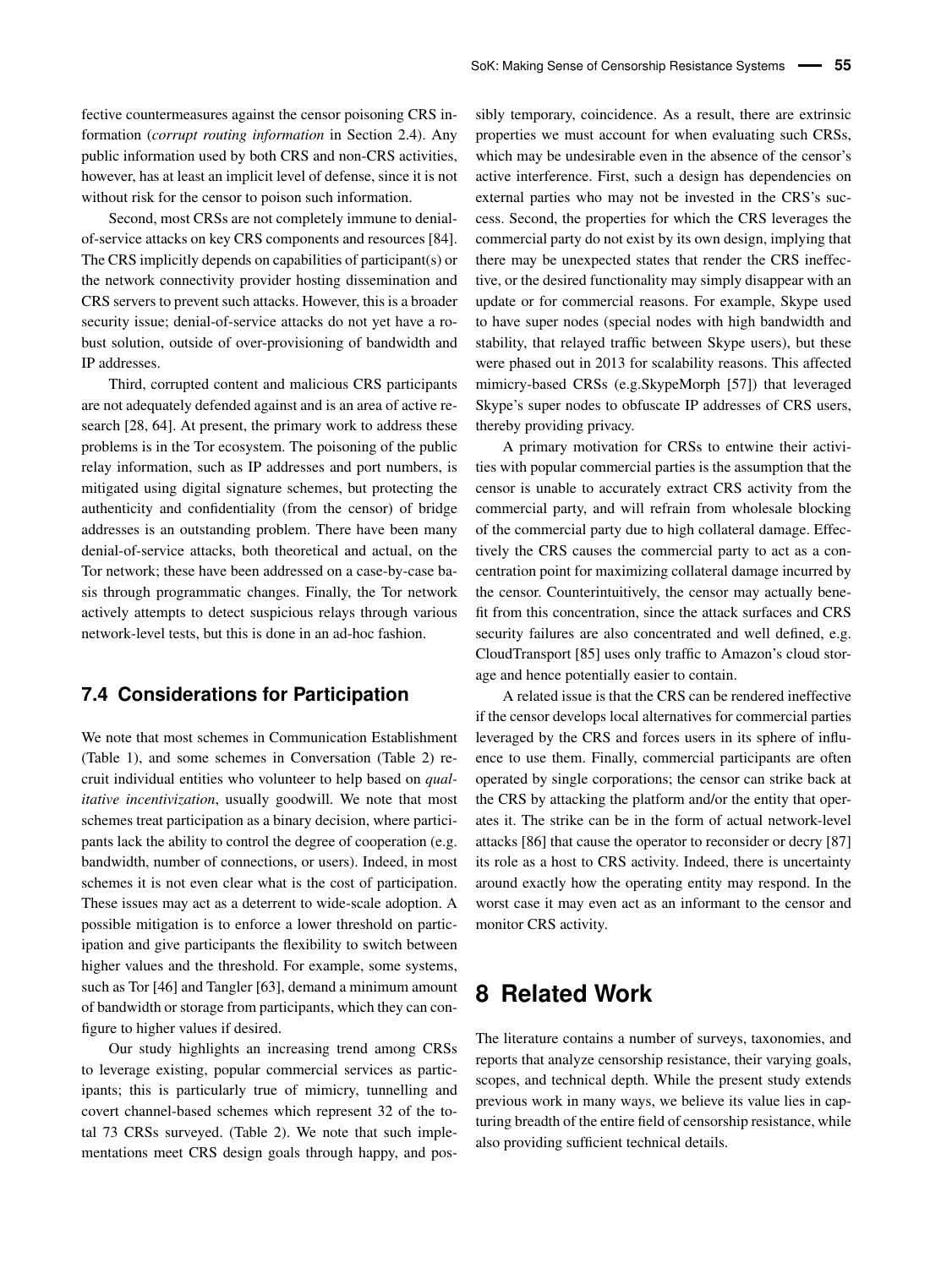Elahi and Goldberg sketch the censor's attack model, and present a taxonomy of censorship resistance strategies for different types of censors (e.g. ISP, government) with the decision-making process based on their resources, capabilities, limitations, and utility [\[4\]](#page-20-3). Our work extends this work by providing more technical depth and rigorous systematization methodology.

Khattak *et al.* focus exclusively on pluggable transports [\[72\]](#page-22-3), a framework to allow access-centric CRSs to flexibly plug into a larger system like Tor [\[5\]](#page-20-4). They represent functionality of a CRS that protects the link between CRS client and CRS server as a layered stack, and discuss threats and mitigations relevant to each layer. Their model of pluggable transports mirrors our own in that they are also concerned with disruption of access to information; however, our scope includes the entire CRS landscape including publishers and CRS participants, and issues surrounding communication establishment.

In a more recent work, Tschantz *et al.* conduct an extensive survey of evaluation criteria used by CRSs, and compare these to the behaviour of real censors as reported in field reports and popular bug tickets [\[6\]](#page-20-5). They find a significant disconnect between the threat models employed in theoretical evaluations, and how censors operate in practice. While their enumeration of criteria used by CRSs has some overlap with the security, privacy, performance, and deployability properties we use in our systematization, the study has different goals to ours: we evaluate underlying CRS approaches, while they exhaustively enumerate evaluation criteria employed by CRSs to identify trends, and how these relate to real world censors.

The above work is most closely related to our study. We now discuss other studies that are generally relevant to ours. Köpsell and Hillig present a classification of blocking techniques based on the communication layer involved (TCP/IP), the content of communication (e.g. images, web) and metadata of the communication (e.g. IP addresses of participants, time of the communication, protocols involved) [\[88\]](#page-22-19). Leberknight *et al.* survey the social, political, and technical aspects that underpin censorship. They also propose metrics that quantify their efficacy, i.e. scale, cost, and granularity [\[89\]](#page-22-20). Perng *et al.* classify circumvention systems based on the technical primitives and principles they build upon [\[90\]](#page-22-21). Tschantz *et al.* argue that the evaluation of circumvention tools should be based on economic models of censorship [\[48\]](#page-21-13). Gardner presents a non-technical document on freedom-supporting technologies, describing their maintenance and funding ecosystem, user demographics, their impact and the factors governing their development and usage [\[91\]](#page-22-22).

## **9 Conclusion**

As the importance of the Internet to effectively engage in civil society continues to grow, so does the desire of various actors to control the flow of information, and censor communications which are considered undesirable. A number of censorship resistance systems (CRSs) have emerged to help bypass such blocks. The interplay between these two actors with contrasting goals has given rise to an arms race, as a result of which the field has grown increasingly complex.

In this work we presented a comprehensive censor's attack model and established evaluation framework for measuring security, privacy, performance and deployability of CRSs. We provided a comparative evaluation of existing censorship resistance approaches, while emphasizing their strengths and limitations. In a broader context, our study has highlighted a number of open areas and challenges: (i) combining CRSs may increase coverage of desirable security and privacy properties, but doing so in a meaningful way without breaking other operational assumptions is challenging; (ii) common CRS assumptions regarding the censor's sphere of influence, and blocking cost to censor should be reevaluated in the light of evolving sociopolitical dynamics; *(iii)* there are outstanding security issues that CRSs cannot yet effectively mitigate, such as denial of service attacks, corruption of information that supports CRS (e.g. DNS poisoning), and malicious CRS participants; (iv) recruitment of volunteer participants should be at least partially regularized for better system stability and scalability; furthermore, the growing trend for CRSs to rely on powerful, commercial participants to increase collateral damage associated with blocking can potentially act as a single point of failure from a security and privacy standpoint. We hope that our work on contextualizing the area of censorship resistance and the research gaps identified will inform future research endeavours.

**Acknowledgement:** We appreciate the valuable feedback we received from the anonymous reviewers. Steven J. Murdoch and Sheharbano Khattak were supported by The Royal Society [grant number UF110392]; Engineering and Physical Sciences Research Council [grant number EP/L003406/1]. Tariq Elahi was supported by NSERC, Research Council KU Leuven: C16/15/058, and the European Commission through H2020-DS-2014-653497 PANORAMIX. Laurent Simon was supported by Samsung SERI, grant RG67002 and Thales esecurity, grant NRG0EFKM. Colleen Swanson was supported by NSF CNS 1228828 and NSF CNS 1314885. Ian Goldberg thanks NSERC for grant RGPIN-341529.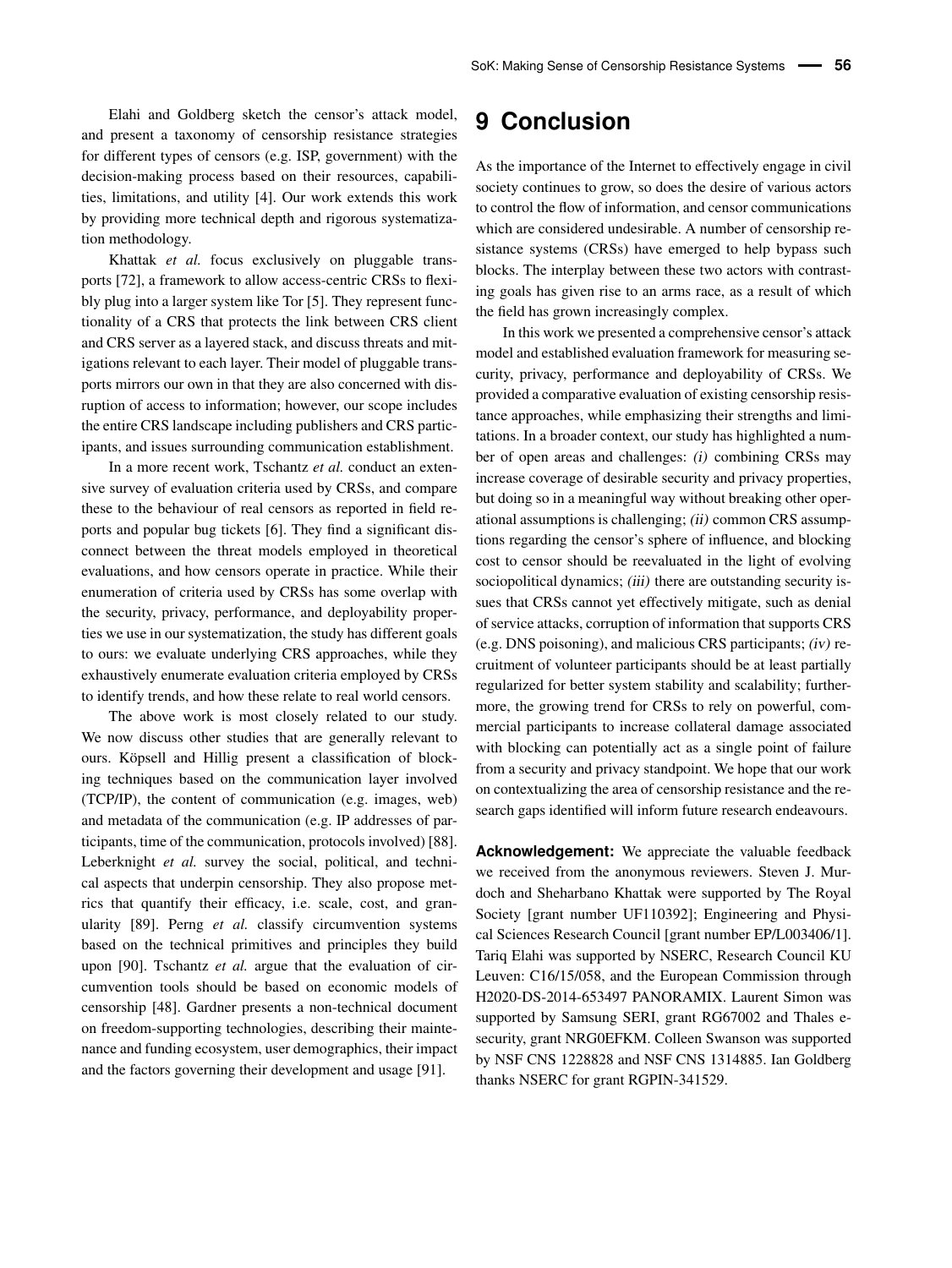## <span id="page-20-29"></span>**References**

- <span id="page-20-0"></span>[1] R. M. Bond, C. J. Fariss, J. J. Jones, A. D. Kramer, C. Marlow, J. E. Settle, and J. H. Fowler, "A 61-Million-Person Experiment in Social Influence and Political Mobilization," *Nature*, vol. 489, no. 7415, pp. 295–298, 2012.
- <span id="page-20-1"></span>[2] N. Eltantawy and J. Wiest, "The Arab Spring | Social Media in the Egyptian Revolution: Reconsidering Resource Mobilization Theory," *International Journal of Communication*, vol. 5, no. 0, 2011.
- <span id="page-20-2"></span>[3] Freedom House, "Freedom in the World 2016." [https:](https://freedomhouse.org/report/freedom-world/freedom-world-2016) [//freedomhouse.org/report/freedom-world/freedom-world-](https://freedomhouse.org/report/freedom-world/freedom-world-2016)[2016,](https://freedomhouse.org/report/freedom-world/freedom-world-2016) 2016.
- <span id="page-20-3"></span>[4] T. Elahi, C. M. Swanson, and I. Goldberg, "Slipping Past the Cordon: A Systematization of Internet Censorship Resistance." CACR Tech Report 2015-10, Aug. 2015.
- <span id="page-20-4"></span>[5] S. Khattak, L. Simon, and S. J. Murdoch, "Systemization of Pluggable Transports for Censorship Resistance." [http:](http://arxiv.org/pdf/1412.7448v1.pdf) [//arxiv.org/pdf/1412.7448v1.pdf,](http://arxiv.org/pdf/1412.7448v1.pdf) 2014.
- <span id="page-20-5"></span>[6] M. C. Tschantz, S. Afroz, D. Fifield, and V. Paxson, "SoK: Towards Grounding Censorship Circumvention in Empiricism," in *Proceedings of the IEEE Symposium on Security and Privacy*, 2016.
- <span id="page-20-6"></span>[7] R. Clayton, "Failures in a Hybrid Content Blocking System," in *Privacy Enhancing Technologies*, (Cambridge, England), pp. 78–92, Springer, 2006.
- <span id="page-20-7"></span>[8] l7-filter, ["http://research.dyn.com/2013/08/myanmar](http://research.dyn.com/2013/08/myanmar-internet/)[internet/.](http://research.dyn.com/2013/08/myanmar-internet/)"
- [9] Bro, ["https://www.bro.org.](https://www.bro.org)"
- [10] Snort, ["https://www.snort.org.](https://www.snort.org)"
- <span id="page-20-8"></span>[11] nDPI, ["http://www.ntop.org/products/ndpi/.](http://www.ntop.org/products/ndpi/)"
- <span id="page-20-9"></span>[12] A. Dainotti, A. Pescape, and K. Claffy, "Issues and Future Directions in Traffic Classification," *IEEE Network*, vol. 26, pp. 35–40, Jan 2012.
- <span id="page-20-10"></span>[13] R. Sommer and V. Paxson, "Outside the Closed World: On Using Machine Learning For Network Intrusion Detection," in *In Proceedings of the IEEE Symposium on Security and Privacy*, 2010.
- <span id="page-20-11"></span>[14] P. Dorfinger, G. Panholzer, and W. John, "Entropy Estimation for Real-Time Encrypted Traffic Identification," in *Traffic Monitoring and Analysis*, vol. 6613 of *Lecture Notes in Computer Science*, pp. 164–171, Springer Berlin Heidelberg, 2011.
- <span id="page-20-12"></span>[15] L. Bernaille and R. Teixeira, "Early Recognition of Encrypted Applications," in *Proceedings of the 8th International Conference on Passive and Active Network Measurement*, PAM'07, (Berlin, Heidelberg), pp. 165–175, Springer-Verlag, 2007.
- <span id="page-20-13"></span>[16] C. V. Wright, F. Monrose, and G. M. Masson, "On Inferring Application Protocol Behaviors in Encrypted Network Traffic," *J. Mach. Learn. Res.*, vol. 7, pp. 2745–2769, Dec. 2006.
- <span id="page-20-14"></span>[17] B. Wiley, "Blocking-Resistant Protocol Classification Using Bayesian Model Selection," tech. rep., University of Texas at Austin, 2011.
- <span id="page-20-15"></span>[18] B. Wiley, "Dust: A Blocking-Resistant Internet Transport Protocol," tech. rep., School of Information, University of Texas at Austin, 2011.
- <span id="page-20-16"></span>[19] B. Leidl, "obfuscated-openssh." https://github.com/brl/obfuscated-

openssh/blob/master/README.obfuscation, 2009.

- <span id="page-20-17"></span>[20] A. Panchenko, L. Niessen, A. Zinnen, and T. Engel, "Website Fingerprinting in Onion Routing Based Anonymization Networks," in *Proceedings of the Workshop on Privacy in the Electronic Society (WPES)*, ACM, Oct. 2011.
- [21] Q. Sun, D. R. Simon, Y.-M. Wang, W. Russell, V. N. Padmanabhan, and L. Qiu, "Statistical Identification of Encrypted Web Browsing Traffic," in *Proceedings of the IEEE Symposium on Security and Privacy*, May 2002.
- [22] A. Hintz, "Fingerprinting Websites Using Traffic Analysis," in *Proceedings of Privacy Enhancing Technologies workshop (PET)*, Springer-Verlag, LNCS 2482, Apr. 2002.
- <span id="page-20-18"></span>[23] G. D. Bissias, M. Liberatore, and B. N. Levine, "Privacy Vulnerabilities in Encrypted HTTP Streams," in *Proceedings of Privacy Enhancing Technologies workshop (PET)*, pp. 1– 11, May 2005.
- <span id="page-20-19"></span>[24] T. Wilde, "Great Firewall Tor Probing." [https://gist.github.](https://gist.github.com/da3c7a9af01d74cd7de7) [com/da3c7a9af01d74cd7de7,](https://gist.github.com/da3c7a9af01d74cd7de7) Nov. 2015.
- <span id="page-20-20"></span>[25] ONI, "China's Green Dam: The Implications of Government Control Encroaching on the Home PC." https://opennet.net/chinas-green-dam-the-implicationsgovernment-control-encroaching-home-pc.
- <span id="page-20-21"></span>[26] J. Knockel, J. R. Crandall, and J. Saia, "Three Researchers, Five Conjectures: An Empirical Analysis of TOM-Skype Censorship and Surveillance," in *Free and Open Communications on the Internet*, (San Francisco, CA, USA), USENIX, 2011.
- <span id="page-20-22"></span>[27] T. Elahi, K. Bauer, M. AlSabah, R. Dingledine, and I. Goldberg, "Changing of the Guards: A Framework for Understanding and Improving Entry Guard Selection in Tor," in *Proceedings of the ACM Workshop on Privacy in the Electronic Society*, pp. 43–54, ACM, 2012.
- <span id="page-20-23"></span>[28] A. Biryukov, I. Pustogarov, and R.-P. Weinmann, "Trawling for Tor Hidden Services: Detection, Measurement, Deanonymization," in *Proceedings of the IEEE Symposium on Security and Privacy*, May 2013.
- [29] A. Johnson, C. Wacek, R. Jansen, M. Sherr, and P. Syverson, "Users Get Routed: Traffic Correlation on Tor by Realistic Adversaries," in *Proceedings of the 20th ACM conference on Computer and Communications Security*, Nov. 2013.
- <span id="page-20-24"></span>[30] R. Dingledine, N. Hopper, G. Kadianakis, and N. Mathewson, "One Fast Guard for Life (or 9 Months)," in *7th Workshop on Hot Topics in Privacy Enhancing Technologies*, 2014.
- <span id="page-20-25"></span>[31] T. Zhu, D. Phipps, A. Pridgen, J. R. Crandall, and D. S. Wallach, "The Velocity of Censorship: High-Fidelity Detection of Microblog Post Deletions," in *Proceedings of the 22nd USENIX Security Symposium*, USENIX, 2013.
- <span id="page-20-26"></span>[32] R. Rife, "Opinion: The Chilling Reality of China's Cyberwar on Free Speech." *CNN (U.S. Edition)*, [http://www.cnn.com/](http://www.cnn.com/2015/03/24/opinions/china-internet-dissent-roseann-rife/) [2015/03/24/opinions/china-internet-dissent-roseann-rife/,](http://www.cnn.com/2015/03/24/opinions/china-internet-dissent-roseann-rife/) Mar. 2015.
- <span id="page-20-27"></span>[33] D. Bamman and B. O'Connor and N. Smith, "Censorship and deletion practices in Chinese social media." [http:](http://journals.uic.edu/ojs/index.php/fm/article/view/3943/3169) [//journals.uic.edu/ojs/index.php/fm/article/view/3943/3169,](http://journals.uic.edu/ojs/index.php/fm/article/view/3943/3169) Nov. 2015.
- <span id="page-20-28"></span>[34] T. Zhu, D. Phipps, A. Pridgen, J. R. Crandall, and D. S. Wallach, "The Velocity of Censorship: High-fidelity Detection of Microblog Post Deletions," in *Proceedings of the 22Nd*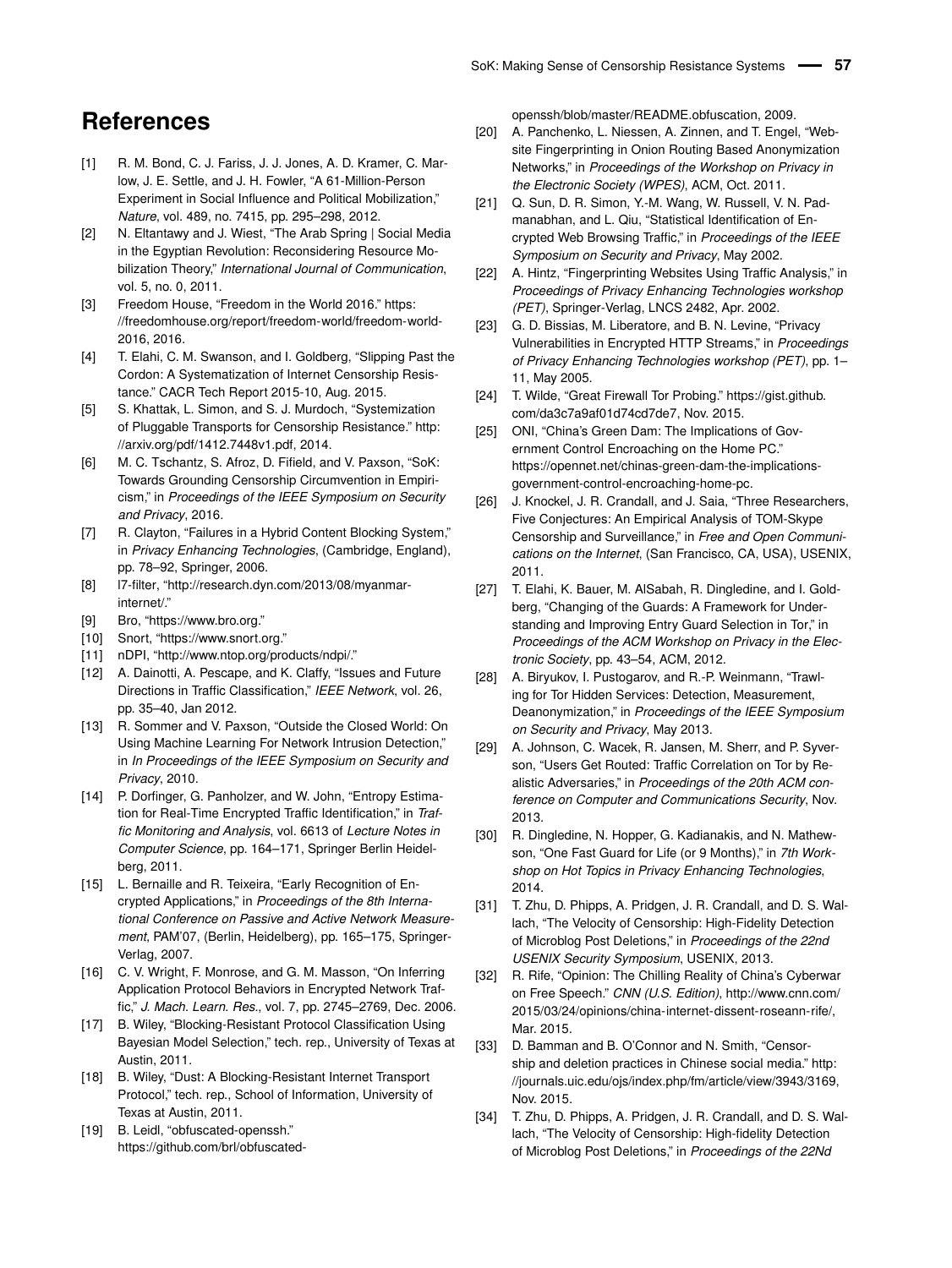<span id="page-21-18"></span><span id="page-21-17"></span>*USENIX Conference on Security*, (Berkeley, CA, USA), pp. 227–240, USENIX Association, 2013.

- <span id="page-21-0"></span>[35] Journalism and Media Studies Centre, "Weiboscope." [http:](http://weiboscope.jmsc.hku.hk) [//weiboscope.jmsc.hku.hk,](http://weiboscope.jmsc.hku.hk) Nov. 2015.
- <span id="page-21-1"></span>[36] K. Fisher, "The Death of SuprNova.org." *Ars Technica*, [http:](http://arstechnica.com/staff/2005/12/2153/) [//arstechnica.com/staff/2005/12/2153/,](http://arstechnica.com/staff/2005/12/2153/) Dec. 2005.
- <span id="page-21-2"></span>[37] D. Goodin, "Massive denial-of-service attack on GitHub tied to Chinese government." *Ars Technica*, [http://arstechnica.](http://arstechnica.com/security/2015/03/massive-denial-of-service-attack-on-github-tied-to-chinese-government/) [com/security/2015/03/massive-denial-of-service-attack-on](http://arstechnica.com/security/2015/03/massive-denial-of-service-attack-on-github-tied-to-chinese-government/)[github-tied-to-chinese-government/,](http://arstechnica.com/security/2015/03/massive-denial-of-service-attack-on-github-tied-to-chinese-government/) Mar. 2015.
- <span id="page-21-3"></span>[38] C. Anderson, "Dimming the Internet: Detecting Throttling as a Mechanism of Censorship in Iran," tech. rep., University of Pennsylvania, 2013.
- <span id="page-21-4"></span>[39] "HTTP URL/keyword detection in depth." http://gfwrev.blogspot.jp/2010/03/http-url.html, 2010.
- <span id="page-21-5"></span>[40] P. Winter and S. Lindskog, "How the Great Firewall of China is Blocking Tor," in *Free and Open Communications on the Internet*, (Bellevue, WA, USA), USENIX, 2012.
- <span id="page-21-6"></span>[41] Renesys, ["http://research.dyn.com/2011/01/egypt-leaves](http://research.dyn.com/2011/01/egypt-leaves-the-internet/)[the-internet/,](http://research.dyn.com/2011/01/egypt-leaves-the-internet/)" Jan. 2011.
- <span id="page-21-7"></span>[42] Renesys, ["http://research.dyn.com/2011/08/the-battle-for](http://research.dyn.com/2011/08/the-battle-for-tripolis-intern/)[tripolis-intern/,](http://research.dyn.com/2011/08/the-battle-for-tripolis-intern/)" Aug. 2011.
- <span id="page-21-8"></span>[43] Renesys, ["http://research.dyn.com/2013/09/internet](http://research.dyn.com/2013/09/internet-blackout-sudan/)[blackout-sudan/,](http://research.dyn.com/2013/09/internet-blackout-sudan/)" Sep. 2013.
- <span id="page-21-9"></span>[44] Renesys, ["http://research.dyn.com/2013/08/myanmar](http://research.dyn.com/2013/08/myanmar-internet/)[internet/,](http://research.dyn.com/2013/08/myanmar-internet/)" Aug. 2013.
- <span id="page-21-10"></span>[45] Anonymous, "The Collateral Damage of Internet Censorship by DNS Injection," *SIGCOMM Comput. Commun. Rev.*, vol. 42, pp. 21–27, June 2012.
- <span id="page-21-11"></span>[46] R. Dingledine, N. Mathewson, and P. Syverson, "Tor: The Second-Generation Onion Router," in *Proceedings of the 13th USENIX Security Symposium*, Aug. 2004.
- <span id="page-21-12"></span>[47] P. Winter, T. Pulls, and J. Fuss, "ScrambleSuit: A Polymorphic Network Protocol to Circumvent Censorship," in *Proceedings of the Workshop on Privacy in the Electronic Society*, ACM, Nov. 2013.
- <span id="page-21-13"></span>[48] M. C. Tschantz, S. Afroz, V. Paxson, and J. D. Tygar, "On Modeling the Costs of Censorship." *arXiv preprint,* [http:](http://arxiv.org/pdf/1409.3211v1.pdf) [//arxiv.org/pdf/1409.3211v1.pdf,](http://arxiv.org/pdf/1409.3211v1.pdf) 2014.
- <span id="page-21-35"></span>[49] D. Fifield, N. Hardison, J. Ellithorpe, E. Stark, R. Dingledine, P. Porras, and D. Boneh, "Evading Censorship with Browser-Based Proxies," in *Privacy Enhancing Technologies Symposium*, (Vigo, Spain), pp. 239–258, Springer, 2012.
- [50] P. Lincoln, I. Mason, P. Porras, V. Yegneswaran, Z. Weinberg, J. Massar, W. A. Simpson, P. Vixie, and D. Boneh, "Bootstrapping Communications into an Anti-Censorship System," in *Proceedings of the USENIX Workshop on Free and Open Communications on the Internet*, Aug. 2012.
- [51] The Tor Project, "Tor Bridges Specification." [https://gitweb.](https://gitweb.torproject.org/torspec.git/tree/attic/bridges-spec.txt) [torproject.org/torspec.git/tree/attic/bridges-spec.txt,](https://gitweb.torproject.org/torspec.git/tree/attic/bridges-spec.txt) May 2009.
- [52] N. Feamster, M. Balazinska, W. Wang, H. Balakrishnan, and D. Karger, "Thwarting web censorship with untrusted messenger discovery," in *Privacy Enhancing Technologies*, pp. 125–140, Springer, 2003.
- [53] E. Y. Vasserman, N. Hopper, and J. Tyra, "Silent knock : practical, provably undetectable authentication.," *Int. J. Inf. Sec.*, vol. 8, no. 2, pp. 121–135, 2009.
- <span id="page-21-19"></span><span id="page-21-16"></span><span id="page-21-15"></span><span id="page-21-14"></span>[54] D. McCoy, J. A. Morales, and K. Levchenko, "Proximax: A Measurement Based System for Proxies Dissemination," *Financial Cryptography and Data Security*, vol. 5, no. 9, p. 10, 2011.
- <span id="page-21-21"></span>[55] B. Laurie and R. Clayton, "Proof-of-Work Proves Not to Work," in *In Third Annual Workshop on Economics and Information Security (WEIS)*, (Minneapolis, MN), May 2004.
- <span id="page-21-22"></span>[56] R. Dingledine and N. Mathewson, "Tor Directory Protocol, Version 3." [https://gitweb.torproject.org/torspec.git/tree/dir](https://gitweb.torproject.org/torspec.git/tree/dir-spec.txt)[spec.txt,](https://gitweb.torproject.org/torspec.git/tree/dir-spec.txt) Jan. 2006.
- <span id="page-21-39"></span>[57] H. Mohajeri Moghaddam, B. Li, M. Derakhshani, and I. Goldberg, "SkypeMorph: Protocol Obfuscation for Tor Bridges," in *Proceedings of the 19th ACM conference on Computer and Communications Security*, Oct. 2012.
- [58] A. Houmansadr, T. Riedl, N. Borisov, and A. Singer, "IP over Voice-over-IP for Censorship Circumvention." *arXiv preprint,* [https://arxiv.org/pdf/1207.2683v2.pdf,](https://arxiv.org/pdf/1207.2683v2.pdf) 2012.
- <span id="page-21-37"></span>[59] S. Burnett, N. Feamster, and S. Vempala, "Chipping Away at Censorship Firewalls with User-Generated Content," in *Proceedings of the 19th USENIX Security Symposium*, 2010.
- <span id="page-21-40"></span><span id="page-21-30"></span><span id="page-21-29"></span><span id="page-21-28"></span><span id="page-21-26"></span><span id="page-21-25"></span>[60] S. Khattak, M. Javed, P. D. Anderson, and V. Paxson, "Towards Illuminating a Censorship Monitor's Model to Facilitate Evasion," in *Free and Open Communications on the Internet*, (Washington, DC, USA), USENIX, 2013.
- [61] A. Houmansadr, G. T. K. Nguyen, M. Caesar, and N. Borisov, "Cirripede: Circumvention Infrastructure using Router Redirection with Plausible Deniability," in *Proceedings of the 18th ACM conference on Computer and Communications Security*, Oct. 2011.
- [62] I. Clarke, O. Sandberg, B. Wiley, and T. W. Hong, "Freenet: A Distributed Anonymous Information Storage and Retrieval System," in *Proceedings of Designing Privacy Enhancing Technologies: Workshop on Design Issues in Anonymity and Unobservability*, pp. 46–66, Jul. 2000.
- <span id="page-21-36"></span>[63] M. Waldman and D. Mazières, "Tangler: A Censorship-Resistant Publishing System based on Document Entanglements," in *Proceedings of the 8th ACM Conference on Computer and Communications Security*, pp. 126–135, Nov. 2001.
- <span id="page-21-31"></span>[64] J. Geddes, M. Schuchard, and N. Hopper, "Cover Your ACKs: Pitfalls of Covert Channel Censorship Circumvention," in *Proceedings of the 20th ACM conference on Computer and Communications Security*, 2013.
- <span id="page-21-38"></span>[65] A. Houmansadr, C. Brubaker, and V. Shmatikov, "The Parrot is Dead: Observing Unobservable Network Communication," in *Proceedings of the 2013 IEEE Symposium on Security and Privacy*, May 2013.
- <span id="page-21-32"></span>[66] S. Li, M. Schliep, and N. Hopper, "Facet: Streaming over Videoconferencing for Censorship Circumvention," in *Proceedings of the Workshop on Privacy in the Electronic Society*, Nov. 2014.
- <span id="page-21-33"></span>[67] Y. Torbati, "Iranians Face New Internet Curbs Before Presidential Election." *Reuters*, [http://www.reuters.](http://www.reuters.com/article/2013/05/21/net-us-iran-election-internet-idUSBRE94K0ID20130521) [com/article/2013/05/21/net-us-iran-election-internet](http://www.reuters.com/article/2013/05/21/net-us-iran-election-internet-idUSBRE94K0ID20130521)[idUSBRE94K0ID20130521,](http://www.reuters.com/article/2013/05/21/net-us-iran-election-internet-idUSBRE94K0ID20130521) May 2013.
- <span id="page-21-34"></span>[68] M. Schuchard, J. Geddes, C. Thompson, and N. Hopper, "Routing Around Decoys," in *Computer and Communications Security*, ACM, 2012.

<span id="page-21-27"></span><span id="page-21-24"></span><span id="page-21-23"></span><span id="page-21-20"></span>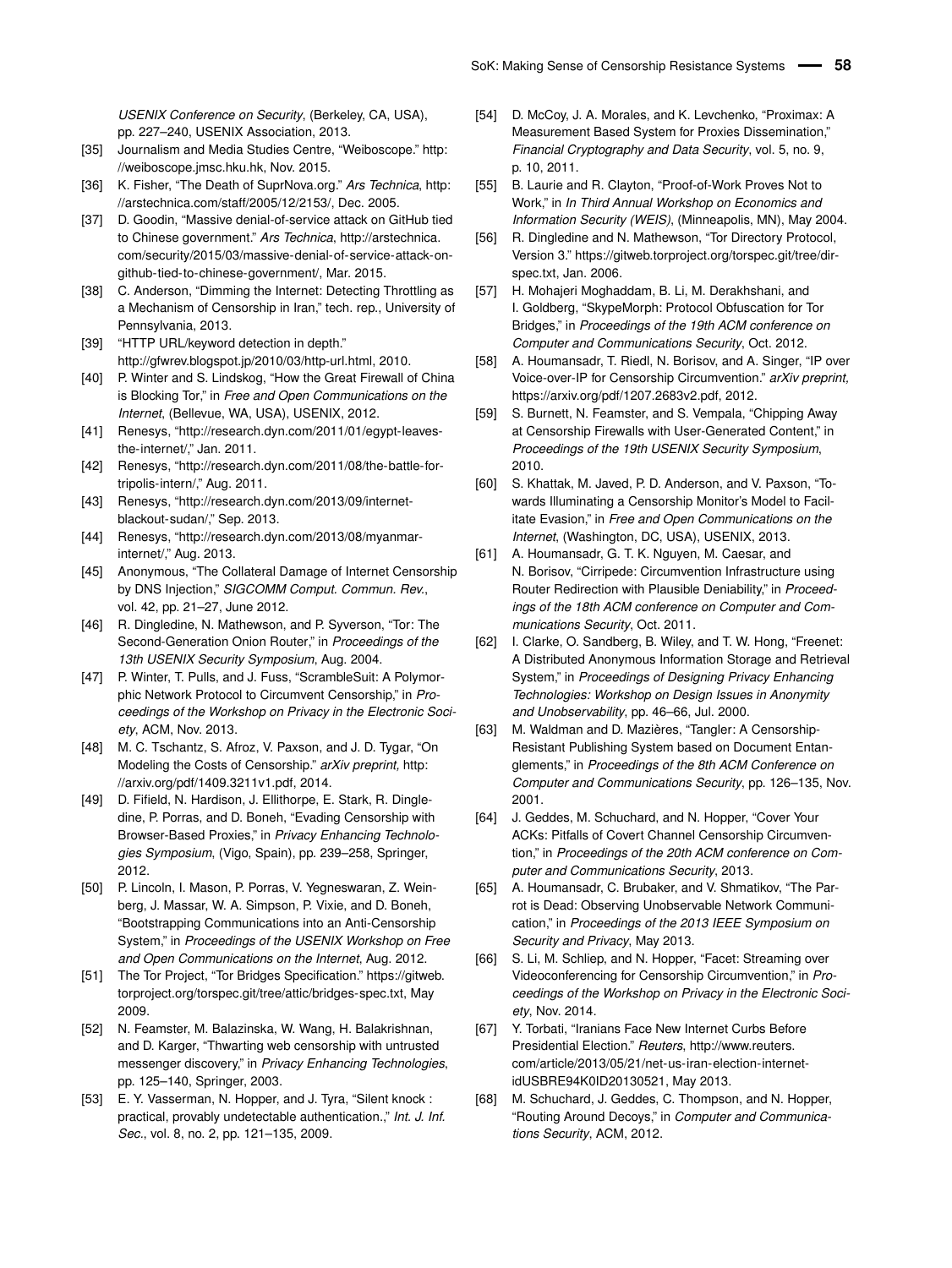- <span id="page-22-25"></span><span id="page-22-0"></span>[69] P. Vines and T. Kohno, "Rook: Using Video Games as a Low-Bandwidth Censorship Resistant Communication Platform." [http://homes.cs.washington.edu/~yoshi/papers/tech](http://homes.cs.washington.edu/~yoshi/papers/tech-report-rook.pdf)[report-rook.pdf,](http://homes.cs.washington.edu/~yoshi/papers/tech-report-rook.pdf) 2015.
- <span id="page-22-1"></span>[70] B. Hahn, R. Nithyanand, P. Gill, and R. Johnson, "Games Without Frontiers: Investigating Video Games as a Covert Channel." *arXiv preprint,* [http://arxiv.org/pdf/1503.05904v2.](http://arxiv.org/pdf/1503.05904v2.pdf) [pdf,](http://arxiv.org/pdf/1503.05904v2.pdf) 2015.
- <span id="page-22-2"></span>[71] T. Elahi, J. A. Doucette, H. Hosseini, S. J. Murdoch, and I. Goldberg, "A Framework for the Game-theoretic Analysis of Censorship Resistance," *Proceedings on Privacy Enhancing Technologies*, vol. 2016, no. 4, 2016.
- <span id="page-22-3"></span>[72] The Tor Project, "Pluggable Transports." [https://www.](https://www.torproject.org/docs/pluggable-transports.html.en) [torproject.org/docs/pluggable-transports.html.en,](https://www.torproject.org/docs/pluggable-transports.html.en) Jan. 2012.
- <span id="page-22-4"></span>[73] ifinity0, "Composing Pluggable Transports." *Pseudonymously*, [https://github.com/infinity0/tor-//notes/blob/master/](https://github.com/infinity0/tor-//notes/blob/master/pt-compose.rst) [pt-compose.rst,](https://github.com/infinity0/tor-//notes/blob/master/pt-compose.rst) Oct. 2013.
- <span id="page-22-5"></span>[74] ifinity0, "Complete Specification for Generalised PT Composition." *Pseudonymously*, [https://trac.torproject.org/projects/](https://trac.torproject.org/projects/tor/ticket/10061) [tor/ticket/10061,](https://trac.torproject.org/projects/tor/ticket/10061) Oct. 2013.
- <span id="page-22-39"></span><span id="page-22-38"></span><span id="page-22-6"></span>[75] J. Massar, I. Mason, L. Briesemeister, and V. Yegneswaran, "JumpBox–A Seamless Browser Proxy for Tor Pluggable Transports," *Security and Privacy in Communication Networks. Springer*, p. 116, 2014.
- <span id="page-22-7"></span>[76] D. Luchaup, K. P. Dyer, S. Jha, T. Ristenpart, and T. Shrimpton, "LibFTE: A Toolkit for Constructing Practical, Format-Abiding Encryption Schemes," in *USENIX Security Symposium*, USENIX, 2014.
- <span id="page-22-8"></span>[77] D. Fifield, "meek." *Tor Blog*, [https://trac.torproject.org/](https://trac.torproject.org/projects/tor/wiki/doc/meek) [projects/tor/wiki/doc/meek,](https://trac.torproject.org/projects/tor/wiki/doc/meek) Jan. 2014.
- <span id="page-22-9"></span>[78] Psiphon Inc., "Psiphon." [https://psiphon.ca/en/index.html.](https://psiphon.ca/en/index.html)
- <span id="page-22-10"></span>[79] The Tor Project, "Fog." [https://gitweb.torproject.org/](https://gitweb.torproject.org/pluggable-transports/fog.git) [pluggable-transports/fog.git.](https://gitweb.torproject.org/pluggable-transports/fog.git)
- <span id="page-22-11"></span>[80] The Tor Project, "obfs3." [https://gitweb.torproject.org/](https://gitweb.torproject.org/pluggable-transports/obfsproxy.git/tree/doc/obfs3/obfs3-protocol-spec.txt) [pluggable-transports/obfsproxy.git/tree/doc/obfs3/obfs3](https://gitweb.torproject.org/pluggable-transports/obfsproxy.git/tree/doc/obfs3/obfs3-protocol-spec.txt) [protocol-spec.txt.](https://gitweb.torproject.org/pluggable-transports/obfsproxy.git/tree/doc/obfs3/obfs3-protocol-spec.txt)
- <span id="page-22-12"></span>[81] T. Elahi, J. Doucette, H. Hosseini, S. Murdoch, and I. Goldberg, "A Framework for the Game-theoretic Analysis of Censorship Resistance," Tech. Rep. 2015-11, CACR, 2015.
- <span id="page-22-13"></span>[82] "Adversary Lab." [https://github.com/blanu/AdversaryLab/.](https://github.com/blanu/AdversaryLab/)
- <span id="page-22-14"></span>[83] Paul Farrell, "History of 5-Eyes â ÄŞ Explainer." The *Guardian*, [http://www.theguardian.com/world/2013/dec/](http://www.theguardian.com/world/2013/dec/02/history-of-5-eyes-explainer) [02/history-of-5-eyes-explainer,](http://www.theguardian.com/world/2013/dec/02/history-of-5-eyes-explainer) Dec. 2013.
- <span id="page-22-15"></span>[84] R. Dingledine, "How to Handle Millions of New Tor Clients." [https://blog.torproject.org/blog/how-to-handle-millions-new](https://blog.torproject.org/blog/how-to-handle-millions-new-tor-clients)[tor-clients,](https://blog.torproject.org/blog/how-to-handle-millions-new-tor-clients) Sep. 2013.
- <span id="page-22-16"></span>[85] C. MiscBrubaker, A. Houmansadr, and V. Shmatikov, "CloudTransport: Using Cloud Storage for Censorship-Resistant Networking," in *Privacy Enhancing Technologies Symposium*, Springer, 2014.
- <span id="page-22-17"></span>[86] B. Marczak, N. Weaver, J. Dalek, R. Ensafi, D. Fifield, S. McKune, A. Rey, J. Scott-Railton, R. Deibert, and V. Paxson, "China's Great Cannon." [https://citizenlab.org/2015/04/](https://citizenlab.org/2015/04/chinas-great-cannon/) [chinas-great-cannon/,](https://citizenlab.org/2015/04/chinas-great-cannon/) 2015.
- <span id="page-22-18"></span>[87] E. Dou and A. Barr, "U.S. Cloud Providers Face Backlash From China's Censors." *The Wall Street Journal*, [http://www.](http://www.wsj.com/articles/u-s-cloud-providers-face-backlash-from-chinas-censors-1426541126) [wsj.com/articles/u-s-cloud-providers-face-backlash-from](http://www.wsj.com/articles/u-s-cloud-providers-face-backlash-from-chinas-censors-1426541126)[chinas-censors-1426541126,](http://www.wsj.com/articles/u-s-cloud-providers-face-backlash-from-chinas-censors-1426541126) 2015.
- <span id="page-22-19"></span>[88] S. Köpsell and U. Hillig, "How to Achieve Blocking Resistance for Existing Systems Enabling Anonymous Web Surf-

<span id="page-22-44"></span><span id="page-22-43"></span><span id="page-22-42"></span><span id="page-22-41"></span><span id="page-22-36"></span>ing," in *Proceedings of the Workshop on Privacy in the Electronic Society*, Oct. 2004.

- <span id="page-22-40"></span><span id="page-22-20"></span>[89] C. S. Leberknight, M. Chiang, H. V. Poor, and F. Wong, "A Taxonomy of Internet Censorship and Anti-censorship." [https://www.princeton.edu/~chiangm/anticensorship.pdf,](https://www.princeton.edu/~chiangm/anticensorship.pdf) 2012.
- <span id="page-22-21"></span>[90] G. Perng, M. K. Reiter, and C. Wang, "Censorship Resistance Revisited," in *Proceedings of Information Hiding Workshop*, pp. 62–76, Jun. 2005.
- <span id="page-22-22"></span>[91] S. Gardner, "Freedom-supporting technologies: their origins and current state." [https://docs.google.com/document/d/](https://docs.google.com/document/d/1Pa566Vnx9MEuV9gltXOZkypQ3wXyzVyslg6xHuebqqU/edit#) [1Pa566Vnx9MEuV9gltXOZkypQ3wXyzVyslg6xHuebqqU/](https://docs.google.com/document/d/1Pa566Vnx9MEuV9gltXOZkypQ3wXyzVyslg6xHuebqqU/edit#) [edit#,](https://docs.google.com/document/d/1Pa566Vnx9MEuV9gltXOZkypQ3wXyzVyslg6xHuebqqU/edit#) 2016.
- [92] R. Dingledine and N. Mathewson, "Design of a Blocking-Resistant Anonymity System," Tech. Rep. 2006-1, The Tor Project, Nov. 2006.
- [93] D. Nobori and Y. Shinjo, "VPN Gate: A Volunteer-Organized Public VPN Relay System with Blocking Resistance for Bypassing Government Censorship Firewalls," in *Networked Systems Design and Implementation*, USENIX, 2014.
- <span id="page-22-37"></span><span id="page-22-35"></span><span id="page-22-34"></span><span id="page-22-33"></span><span id="page-22-32"></span><span id="page-22-31"></span><span id="page-22-30"></span><span id="page-22-29"></span><span id="page-22-28"></span><span id="page-22-27"></span><span id="page-22-26"></span><span id="page-22-24"></span><span id="page-22-23"></span>[94] R. Smits, D. Jain, S. Pidcock, I. Goldberg, and U. Hengartner, "BridgeSPA: Improving Tor Bridges with Single Packet Authorization," in *Proceedings of the 10th Annual ACM Workshop on Privacy in the Electronic Society*, (New York, NY, USA), pp. 93–102, ACM, 2011.
- [95] uproxy, "uProxy." [https://www.uproxy.org/.](https://www.uproxy.org/)
- [96] Z. Weinberg, J. Wang, V. Yegneswaran, L. Briesemeister, S. Cheung, F. Wang, and D. Boneh, "StegoTorus: A Camouflage Proxy for the Tor Anonymity System," in *Proceedings of the 19th ACM conference on Computer and Communications Security*, Oct. 2012.
- [97] I. Goldberg and D. Wagner, "TAZ Servers and the Rewebber Network: Enabling Anonymous Publishing on the World Wide Web," *First Monday*, vol. 3, Aug. 1998.
- [98] foe-project, ["https://code.google.com/p/foe-project/.](https://code.google.com/p/foe-project/)"
- [99] L. Invernizzi, C. Kruegel, and G. Vigna, "Message in a Bottle: Sailing Past Censorship," in *Privacy Enhancing Technologies Symposium*, 2012.
- [100] Y. Wang, P. Ji, B. Ye, P. Wang, R. Luo, and H. Yang, "Go-Hop: Personal VPN to Defend from Censorship," in *International Conference on Advanced Communication Technology*, IEEE, 2014.
- [101] E. Wustrow, S. Wolchok, I. Goldberg, and J. A. Halderman, "Telex: Anticensorship in the Network Infrastructure," in *Proceedings of the 20th USENIX Security Symposium*, Aug. 2011.
- [102] R. Anderson, "The Eternity Service," in *Proceedings of Pragocrypt*, 1996.
- [103] MailMyWeb, ["http://www.mailmyweb.com.](http://www.mailmyweb.com)"
- [104] N. Feamster, M. Balazinska, G. Harfst, H. Balakrishnan, and D. R. Karger, "Infranet: Circumventing Web Censorship and Surveillance.," in *USENIX Security Symposium*, pp. 247–262, USENIX, 2002.
- [105] R. Clayton, S. J. Murdoch, and R. N. M. Watson, "Ignoring the Great Firewall of China," in *Proceedings of the Sixth Workshop on Privacy Enhancing Technologies*, pp. 20–35, Springer, Jun. 2006.
- [106] D. Fifield, G. Nakibly, and D. Boneh, "OSS: Using Online Scanning Services for Censorship Circumvention," in *Proceedings of the 13th Privacy Enhancing Technologies Sym-*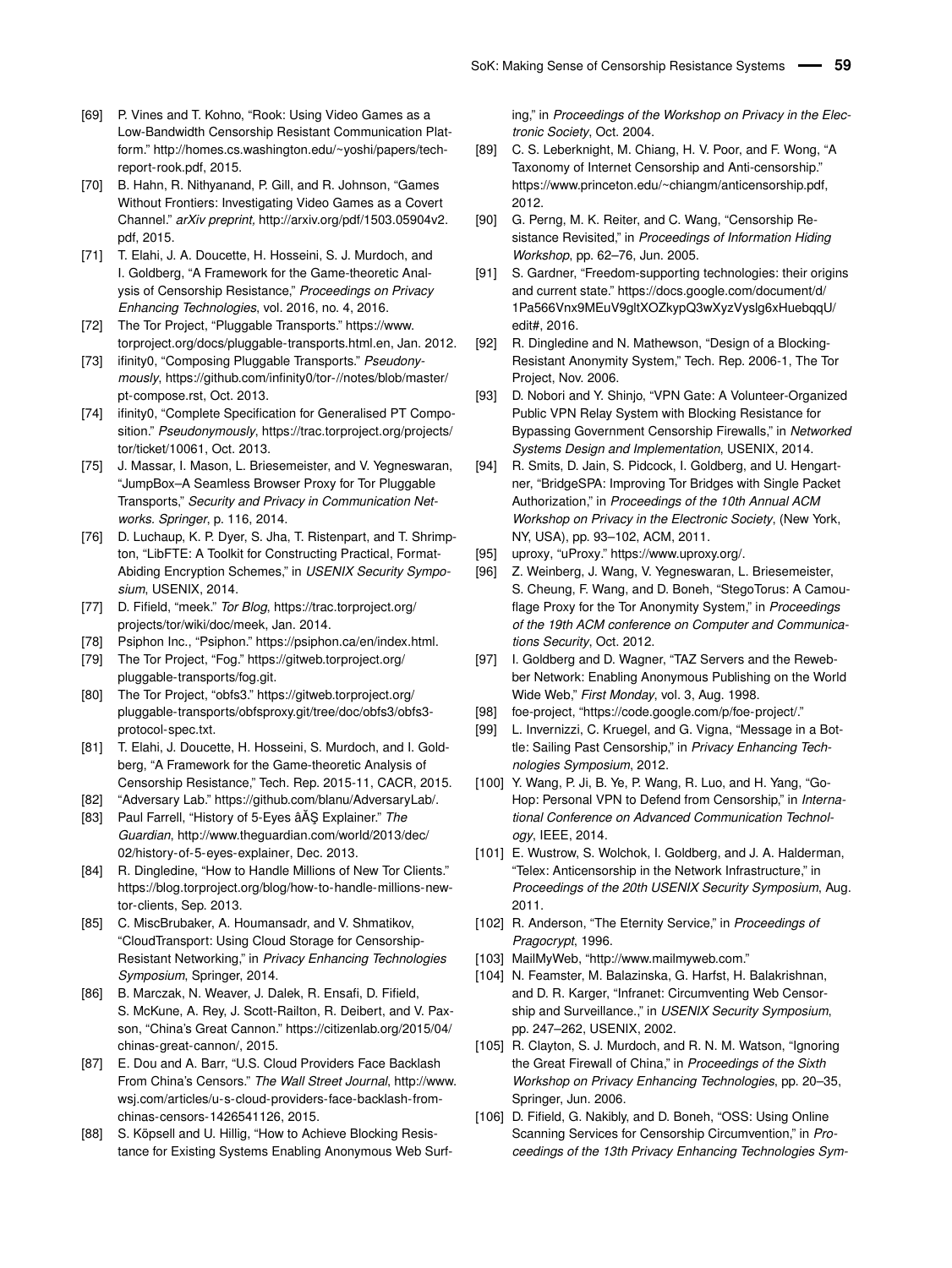<span id="page-23-14"></span><span id="page-23-13"></span>*posium*, Jul. 2013.

- [107] E. Wustrow, C. M. Swanson, and J. A. Halderman, "Tap-Dance: End-to-Middle Anticensorship Without Flow Blocking," in *Proceedings of the 23rd USENIX conference on Security Symposium*, pp. 159–174, USENIX Association, 2014.
- [108] W. Zhoun, A. Houmansadr, M. Caesar, and N. Borisov, "SWEET: Serving the Web by Exploiting Email Tunnels," *HotPETS*, 2013.
- [109] "Scholar Zhang: Intrusion detection evasion and black box mechanism research of the Great Firewall of China." https://code.google.com/p/scholarzhang/, 2010.
- [110] "west-chamber-season-2." https://code.google.com/p/westchamber-season-2/, 2010.
- [111] "west-chamber-season-3." https://github.com/liruqi/westchamber-season-3/, 2011.
- [112] D. Fifield, C. Lan, R. Hynes, P. Wegmann, and V. Paxson, "Blocking-resistant Communication through Domain Fronting," *Privacy Enhancing Technologies*, vol. 1, no. 2, 2015.
- [113] J. Karlin, D. Ellard, A. W. Jackson, C. E. Jones, G. Lauer, D. P. Mankins, and W. T. Strayer, "Decoy Routing: Toward Unblockable Internet Communication," in *Free and Open Communications on the Internet*, (San Francisco, CA, USA), USENIX, 2011.
- [114] M. Waldman, A. Rubin, and L. Cranor, "Publius: A Robust, Tamper-Evident, Censorship-Resistant and Source-Anonymous Web Publishing System," in *Proceedings of the 9th USENIX Security Symposium*, pp. 59–72, Aug. 2000.
- [115] J. Holowczak and A. Houmansadr, "Cachebrowser: Bypassing chinese censorship without proxies using cached content," in *Proceedings of the 22nd ACM SIGSAC Conference on Computer and Communications Security*, pp. 70–83, ACM, 2015.
- [116] D. Ellard, C. Jones, V. Manfredi, W. T. Strayer, B. Thapa, M. Van Welie, and A. Jackson, "Rebound: Decoy routing on asymmetric routes via error messages," in *Local Computer Networks (LCN), 2015 IEEE 40th Conference on*, pp. 91– 99, IEEE, 2015.
- [117] A. Serjantov, "Anonymizing Censorship Resistant Systems," in *Proceedings of the 1st International Peer To Peer Systems Workshop*, Mar. 2002.
- [118] W. Mazurczyk, P. Szaga, and K. Szczypiorski, "Using Transcoding for Hidden Communication in IP Telephony." *arXiv preprint,* [http://arxiv.org/pdf/1111.1250.pdf,](http://arxiv.org/pdf/1111.1250.pdf) 2011.
- [119] C. Connolly, P. Lincoln, I. Mason, and V. Yegneswaran, "TRIST: Circumventing Censorship with Transcoding-Resistant Image Steganography," in *Free and Open Communications on the Internet*, USENIX, 2014.
- [120] K. P. Dyer, S. E. Coull, T. Ristenpart, and T. Shrimpton, "Protocol Misidentification Made Easy with Format-Transforming Encryption," in *Proceedings of the 20th ACM conference on Computer and Communications Security (CCS 2013)*, Nov. 2013.
- [121] bit-smuggler, "tunnel traffic through a genuine bittorrent connection." [https://github.com/danoctavian/bit-smuggler.](https://github.com/danoctavian/bit-smuggler)
- [122] B. Jones, S. Burnett, N. Feamster, S. Donovan, S. Grover, S. Gunasekaran, and K. Habak, "Facade: High-Throughput, Deniable Censorship Circumvention Using Web Search," in *Proceedings of the USENIX Workshop on Free and Open*

<span id="page-23-9"></span><span id="page-23-8"></span><span id="page-23-7"></span><span id="page-23-6"></span><span id="page-23-5"></span><span id="page-23-4"></span><span id="page-23-3"></span><span id="page-23-2"></span><span id="page-23-1"></span><span id="page-23-0"></span>*Communications on the Internet*, USENIX, 2014.

- <span id="page-23-12"></span><span id="page-23-11"></span><span id="page-23-10"></span>[123] K. P. Dyer, S. E. Coull, and T. Shrimpton, "Marionette: A Programmable Network Traffic Obfuscation System," in *Proceedings of the 24th USENIX Security Symposium*, pp. 367–382, USENIX Association, Aug. 2015.
- [124] S. Cao, L. He, Z. Li, and Y. Yang, "SkyF2F: Censorship Resistant via Skype Overlay Network," in *Information Engineering, 2009. ICIE'09. WASE International Conference on*, vol. 1, pp. 350–354, IEEE, 2009.
- [125] T. Ruffing, J. Schneider, and A. Kate, "Identity-Based Steganography and Its Applications to Censorship Resistance." 6th Workshop on Hot Topics in Privacy Enhancing Technologies (HotPETs), 2013.
- [126] The Tor Project, "Tor: Hidden Service Protocol." [https://www.](https://www.torproject.org/docs/hidden-services.html.en) [torproject.org/docs/hidden-services.html.en.](https://www.torproject.org/docs/hidden-services.html.en)
- [127] yourfreedom, "Your Freedom VPN, tunneling, anonymization, anti-censorship. Windows/Mac/Linux/Android." [https://www.your-freedom.net/.](https://www.your-freedom.net/)
- [128] J. Salowey, H. Zhou, P. Eronen, and H. Tschofenig., ["MessageStreamEncryption.](Message Stream Encryption)" [http://wiki.vuze.com/w/](http://wiki.vuze.com/w/Message_Stream_Encryption) [Message\\_Stream\\_Encryption,](http://wiki.vuze.com/w/Message_Stream_Encryption) 2006.
- <span id="page-23-30"></span><span id="page-23-29"></span><span id="page-23-28"></span><span id="page-23-27"></span><span id="page-23-26"></span><span id="page-23-25"></span><span id="page-23-24"></span><span id="page-23-23"></span><span id="page-23-22"></span><span id="page-23-21"></span><span id="page-23-20"></span><span id="page-23-19"></span><span id="page-23-18"></span><span id="page-23-17"></span><span id="page-23-16"></span><span id="page-23-15"></span>[129] anchorfree, "Get Behind The Shield." [http://www.anchorfree.](http://www.anchorfree.com/) [com/.](http://www.anchorfree.com/)
- [130] GTunnel, "Garden Networks For Information Freedom." [http://gardennetworks.org/products.](http://gardennetworks.org/products)
- [131] The Tor Project, "obfs2." [https://gitweb.torproject.org/](https://gitweb.torproject.org/pluggable-transports/obfsproxy.git/tree/doc/obfs2/obfs2-protocol-spec.txt) [pluggable-transports/obfsproxy.git/tree/doc/obfs2/obfs2](https://gitweb.torproject.org/pluggable-transports/obfsproxy.git/tree/doc/obfs2/obfs2-protocol-spec.txt) [protocol-spec.txt.](https://gitweb.torproject.org/pluggable-transports/obfsproxy.git/tree/doc/obfs2/obfs2-protocol-spec.txt)
- [132] JAP, "JAP Anonymity & Privacy." [https://anon.inf.tu](https://anon.inf.tu-dresden.de/index.html)[dresden.de/index.html.](https://anon.inf.tu-dresden.de/index.html)
- [133] Lantern, "Open Internet for Everyone." [https://getlantern.](https://getlantern.org/) [org/.](https://getlantern.org/)
- [134] Yawning, "obfs4." *Pseudonymously*, [https://github.com/Yawning/obfs4/blob/](https://github.com/Yawning/obfs4/blob/5bdc376e2abaf5ac87816b763f5b26e314ee9536/doc/obfs4-spec.txt) [5bdc376e2abaf5ac87816b763f5b26e314ee9536/doc/](https://github.com/Yawning/obfs4/blob/5bdc376e2abaf5ac87816b763f5b26e314ee9536/doc/obfs4-spec.txt) [obfs4-spec.txt.](https://github.com/Yawning/obfs4/blob/5bdc376e2abaf5ac87816b763f5b26e314ee9536/doc/obfs4-spec.txt)
- [135] Q. Wang, X. Gong, G. T. K. Nguyen, A. Houmansadr, and N. Borisov, "CensorSpoofer: Asymmetric Communication using IP Spoofing for Censorship-Resistant Web Browsing," in *Proceedings of the 19th ACM conference on Computer and Communications Security*, Oct. 2012.
- [136] cgiproxy, "HTTP/FTP Proxy in a CGI Script." [https://www.](https://www.jmarshall.com/tools/cgiproxy/) [jmarshall.com/tools/cgiproxy/.](https://www.jmarshall.com/tools/cgiproxy/)
- [137] Ultrasurf, ["http://ultrasurf.us.](http://ultrasurf.us)"
- [138] freegate, "Freegate | Dynamic Internet Technology, Inc." [http://dit-inc.us/freegate.html.](http://dit-inc.us/freegate.html)